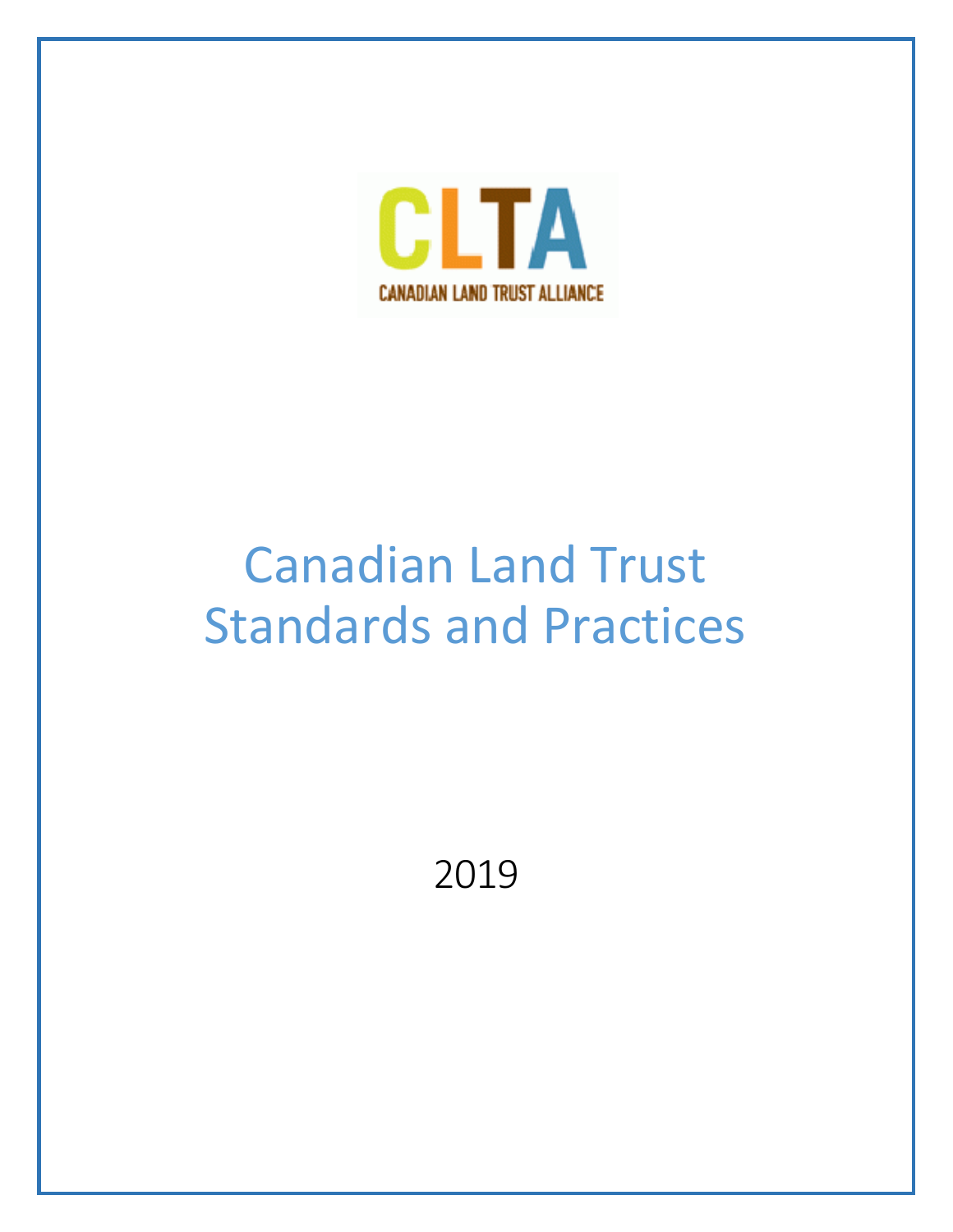## Table of Contents

|--|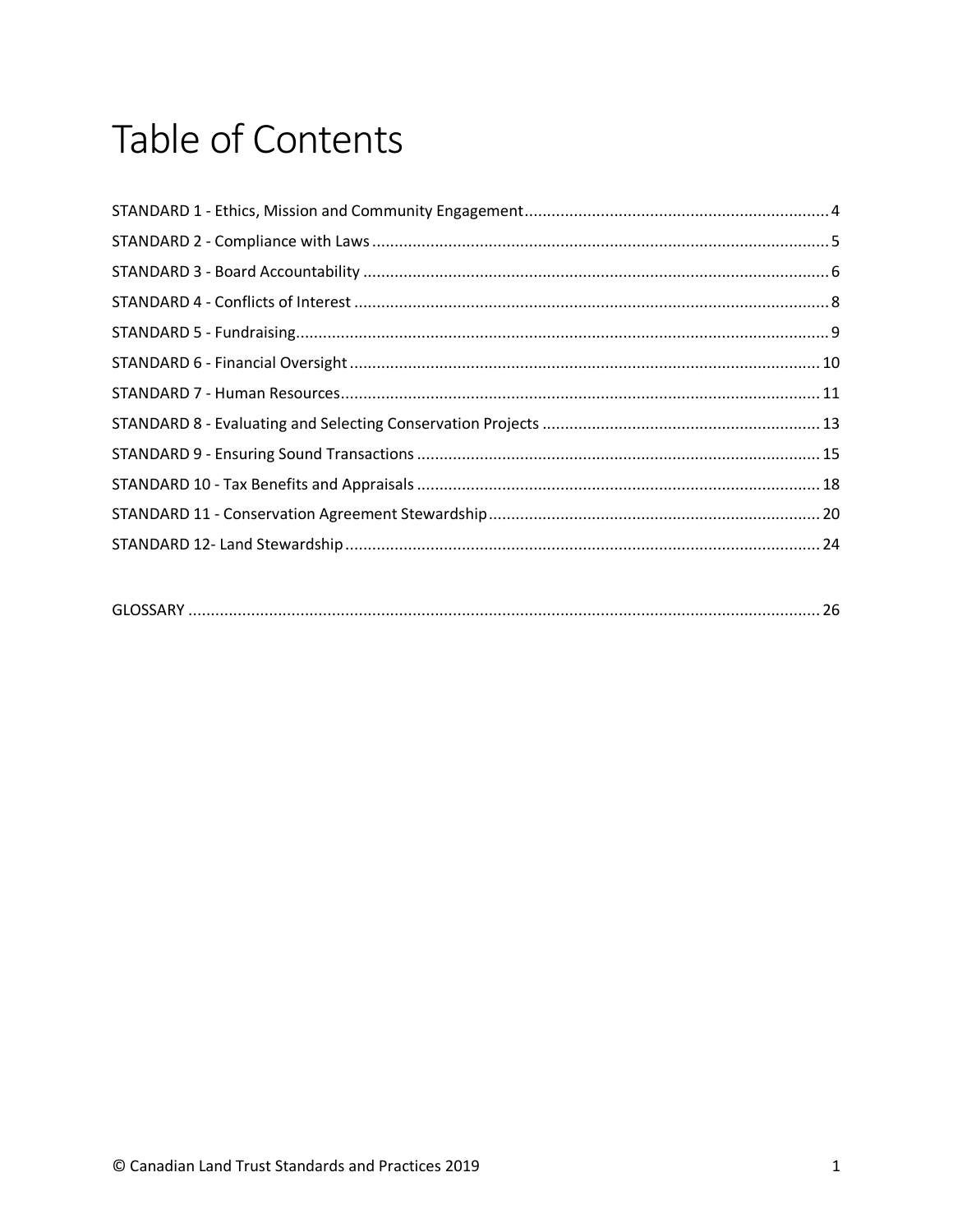### <span id="page-2-0"></span>Acknowledgements

This document was revised and modified based on the U.S. 2015 revisions of Land Trust Standards and Practices under the direction of the Canadian Land Trust Alliance (CLTA) Board Members, with assistance from an Expert Committee.

The authors would like to thank Sylvia Bates from the U.S. Land Trust Alliance for her continuing guidance and assistance.

Ian Barnett, Karen Cooper, Gary Goodwin, George Gordon, Laura Kucey and Marie-Michèle Rousseau-Clair, Prunelle Thibault-Bédard and Renata Woodward acted as the Expert Committee (and authors) for the Canadian Land Trust Alliance. Special thanks go to Karen Cooper, of Drache Aptowitzer LLP, for her leadership through the revision process and to Marie-Michèle Rousseau-Clair of the Nature Conservancy of Canada for looking after all the details.

The CLTA would like to thank all the land trusts across the country that reviewed this document and provided input.

This document has been modified by the Canadian Land Trust Alliance from *Land Trust Standards and Practices* © 2017 by the Land Trust Alliance with permission from the Land Trust Alliance.

Reprinting of copyrighted *Land Trust Standards and Practices* for uses other than distribution to land trust board and staff requires permission from the Land Trust Alliance. Reprinting of the *Canadian Land Trust Standards and Practices* for uses other than the distribution to land trust board and staff requires the permission of the Canadian Land Trust Alliance.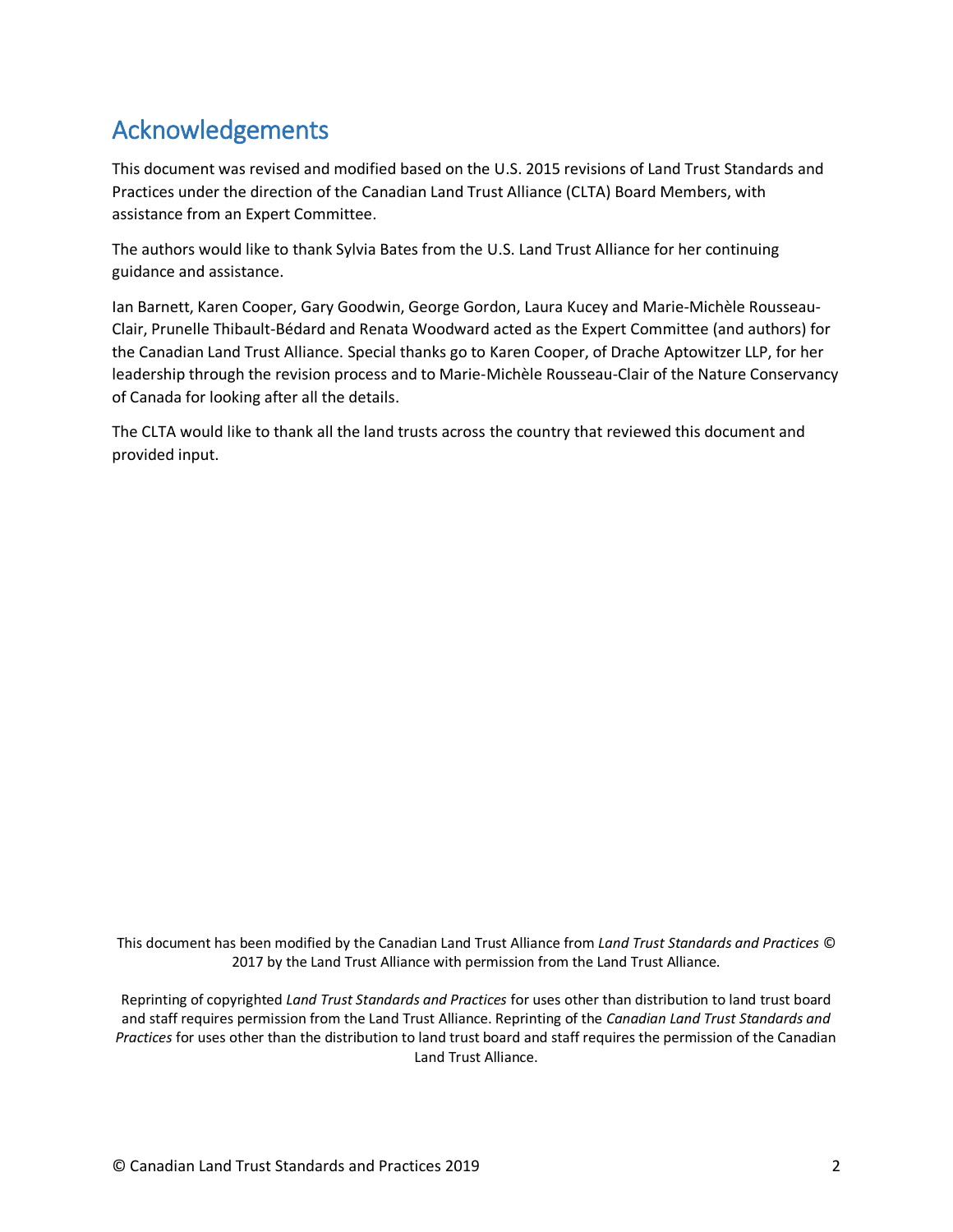### **Introduction**

The need for standards and practices is imperative for all land trusts, regardless of where they operate. A strong land trust community depends on the long-term viability and management of its organizations. By working towards a consistent set of standards and practices, land trusts can continue to thrive and be successful in perpetuity.

*Land Trust Standards and Practices* are the ethical and technical guidelines for the responsible operation of a land trust. The U.S. Land Trust Alliance released an updated version in 2017 that was informed by conservationists and land trust professionals throughout the United States. These many voices were an invaluable asset throughout the revision process.

The Canadian Land Trust Alliance recognizes the advantage in using such a rigorously-developed set of Standards and Practices to maintain alignment of industry practices in Canada with the most current, internationally-recognized standards. Further, the recent U.S. revision had to be tailored to the Canadian context. A 15-month consultation within the Canadian land trust community was designed to develop practices that are more readable, accessible and up-to-date.

The Canadian Land Trust Alliance acknowledges that emerging practices, such as engagement of Indigenous communities, may not have been fully explored or resolved under this revision. The scope of the 2018 revision was limited to updating *Canadian Land Trust Standards and Practices* as a result of the US 2017 revisions (from which *Canadian Land Trust Standards and Practices* are both licensed and derived), as well as changes to relevant Canadian legislation. Given the very limited resources and time available to CLTA, the significant and emerging question of Indigenous community engagement could not be appropriately addressed at this time.

The Canadian Land Trust Alliance recognizes that, going forward, the manner in which land trusts engage with Indigenous communities is a high priority at the governance and operational levels of work undertaken by Canadian land trusts, and should be further explored. With this in mind, the CLTA encourages all Canadian land trusts to actively reach out to and engage with Indigenous partners when engaging in their land conservation activities.

While the *Canadian Land Trust Standards and Practices* are designed primarily for land trusts with charitable status, they also provide important guidance for any organization or government agency that holds lands or conservation agreements for the benefit of the public.

Implementing the *Canadian Land Trust Standards and Practices* helps land trusts uphold public trust and build strong and effective land conservation programs. Securing the confidence and support of donors and landowners is key to sustaining land trusts over the long term. This is as true for individual organizations as it is for the land trust community as a whole.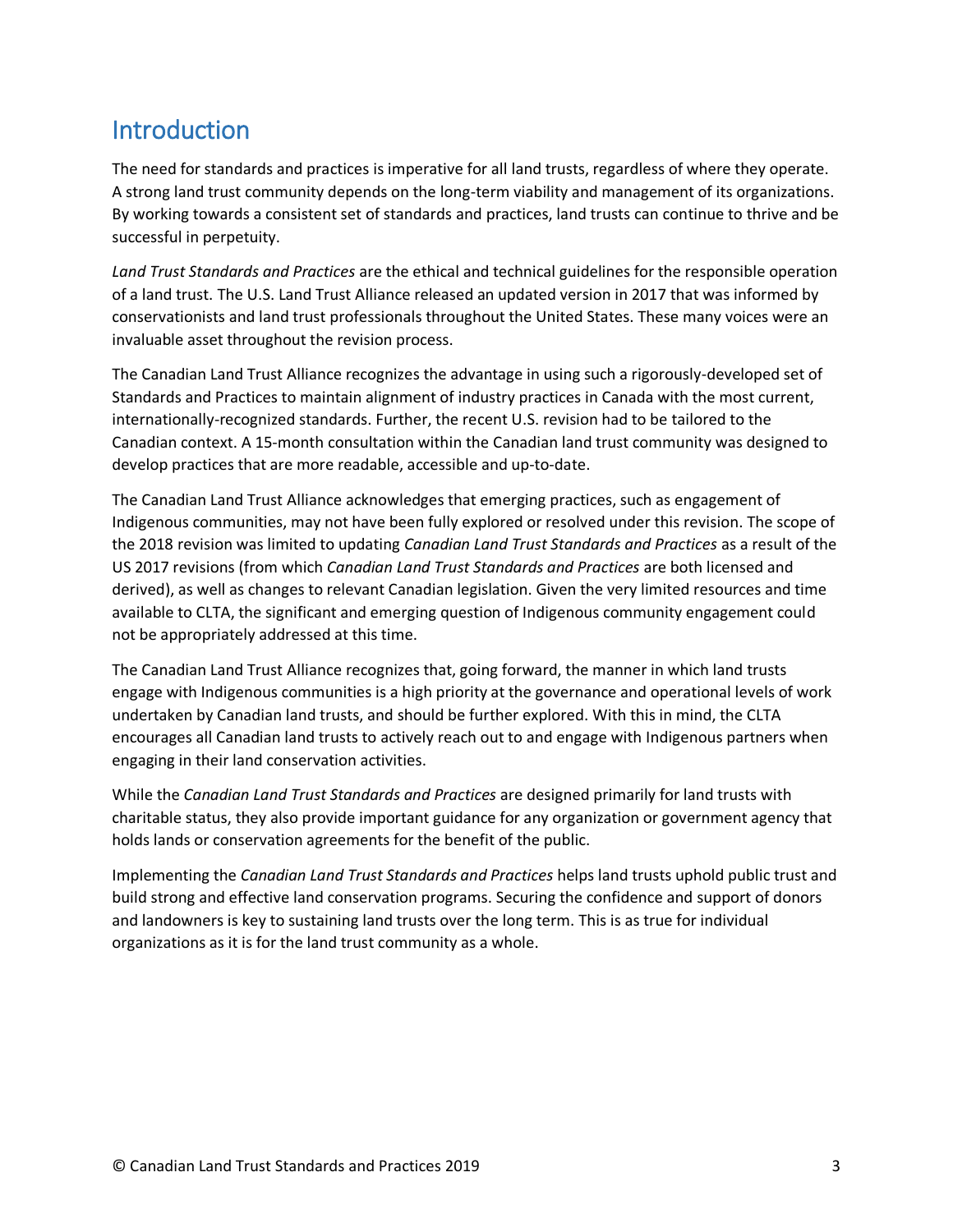### <span id="page-4-0"></span>Ethics, Mission and Community Engagement

Land trusts maintain high ethical standards and have a mission committed to conservation, community service and serving the public interest<sup>1</sup>.

#### **PRACTICES**

#### A. Ethics

- 1. Adopt a written code of ethics and/or values statement and adhere to it in implementing the land trust's mission, in its governance and in its operations
- 2. Adopt a written whistleblower policy that protects individuals who come forward with information on illegal practices or unethical behavior
- 3. Do not participate in transactions that are potentially fraudulent or abusive

#### B. Mission, Planning and Evaluation

- 1. Adopt a mission that advances conservation and serves the public interest
- 2. Establish strategic goals for implementing the mission, and then review and update them, as needed, at least once every five years
	- a) Revisit the mission during the strategic review to confirm it is relevant
- 3. Review programs and activities at least annually to ensure they are advancing the strategic goals and make adjustments, as appropriate

#### C. Community Engagement

 $\overline{\phantom{a}}$ 

- 1. Develop an inclusive, welcoming organizational culture that respects diversity
- 2. Seek to engage people who are representative of the community in which the land trust works and foster opportunities to connect them with the land
- 3. Develop an understanding of the land trust's community, and communicate the land trust's work, services and impact in a manner that resonates with and engages that community
- 4. Build, maintain and enhance relationships with community leaders and other groups interacting with the land trust community
	- a. When applicable, engage with local Indigenous communities to discuss how traditional knowledge and practices can inform the land trust's programs and activities.

<sup>&</sup>lt;sup>1</sup> In this context, serving the public interest is understood as benefitting the public in general or a sufficient segment of the public, as opposed to conferring private benefits to individuals, corporations or a limited group of persons.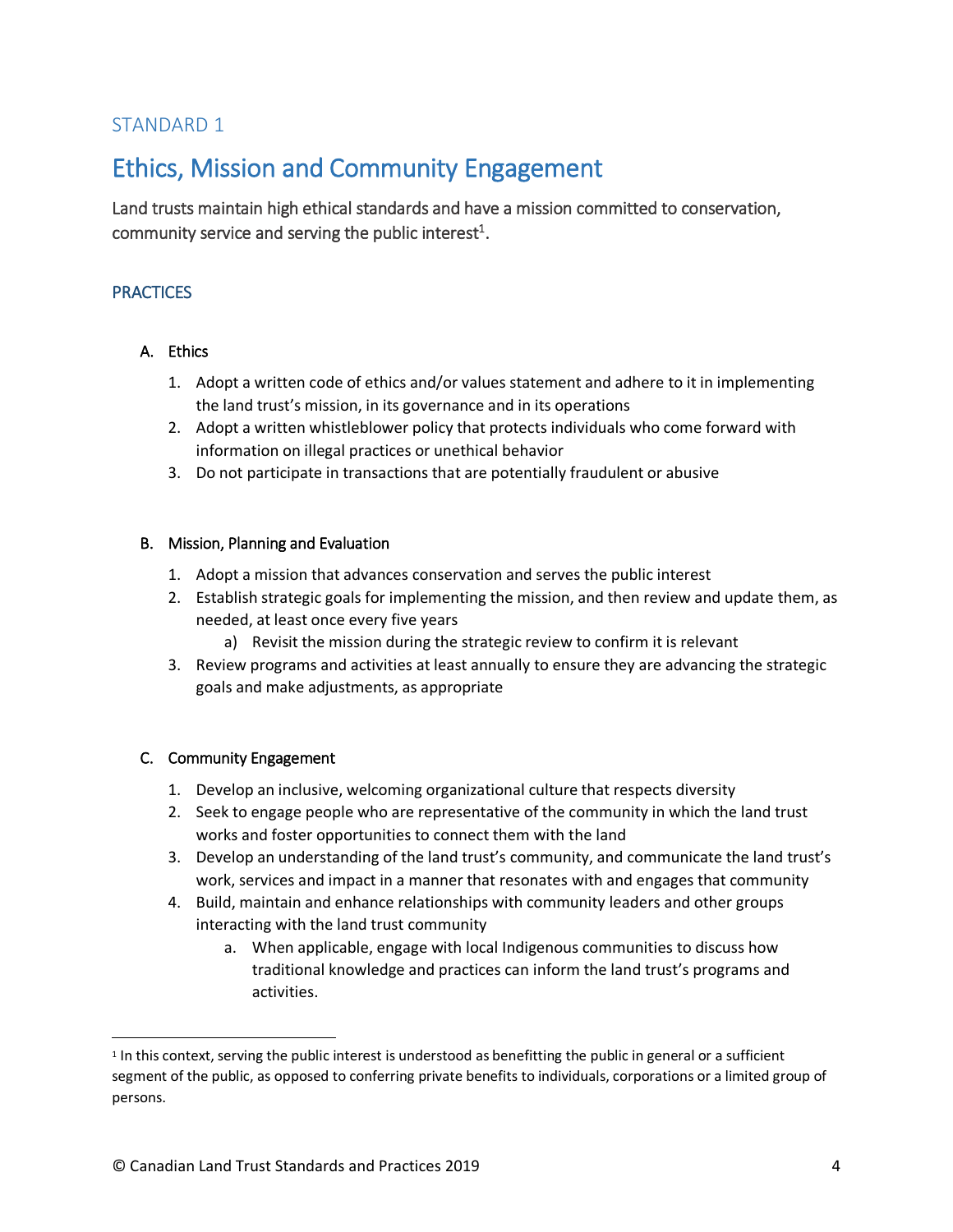### <span id="page-5-1"></span><span id="page-5-0"></span>Compliance with Laws

Land trusts fulfill their legal requirements as not-for-profit organizations and comply with all laws and regulations.

#### **PRACTICES**

#### A. Compliance with Laws

1. Comply with all applicable federal, provincial and municipal laws and regulations

#### B. Not-for-profit Incorporation and Bylaws

- 1. Incorporate or organize according to the requirements of provincial or federal law and maintain legal status
- 2. Operate in accordance with established bylaws
- 3. Review the bylaws at least once every five years to ensure consistency with current operations, the organizing documents and provincial and/or federal law

#### C. Tax Status

- 1. Maintain status as a non-profit, registered charity or qualified donee under the *Income Tax Act* (Canada)
	- a) File a complete and accurate annual information return with the Canada Revenue Agency and/or federal/provincial government
- 2. Comply with applicable rules regarding business activity and private or undue benefit
- 3. Where applicable, comply with federal requirements regarding political activities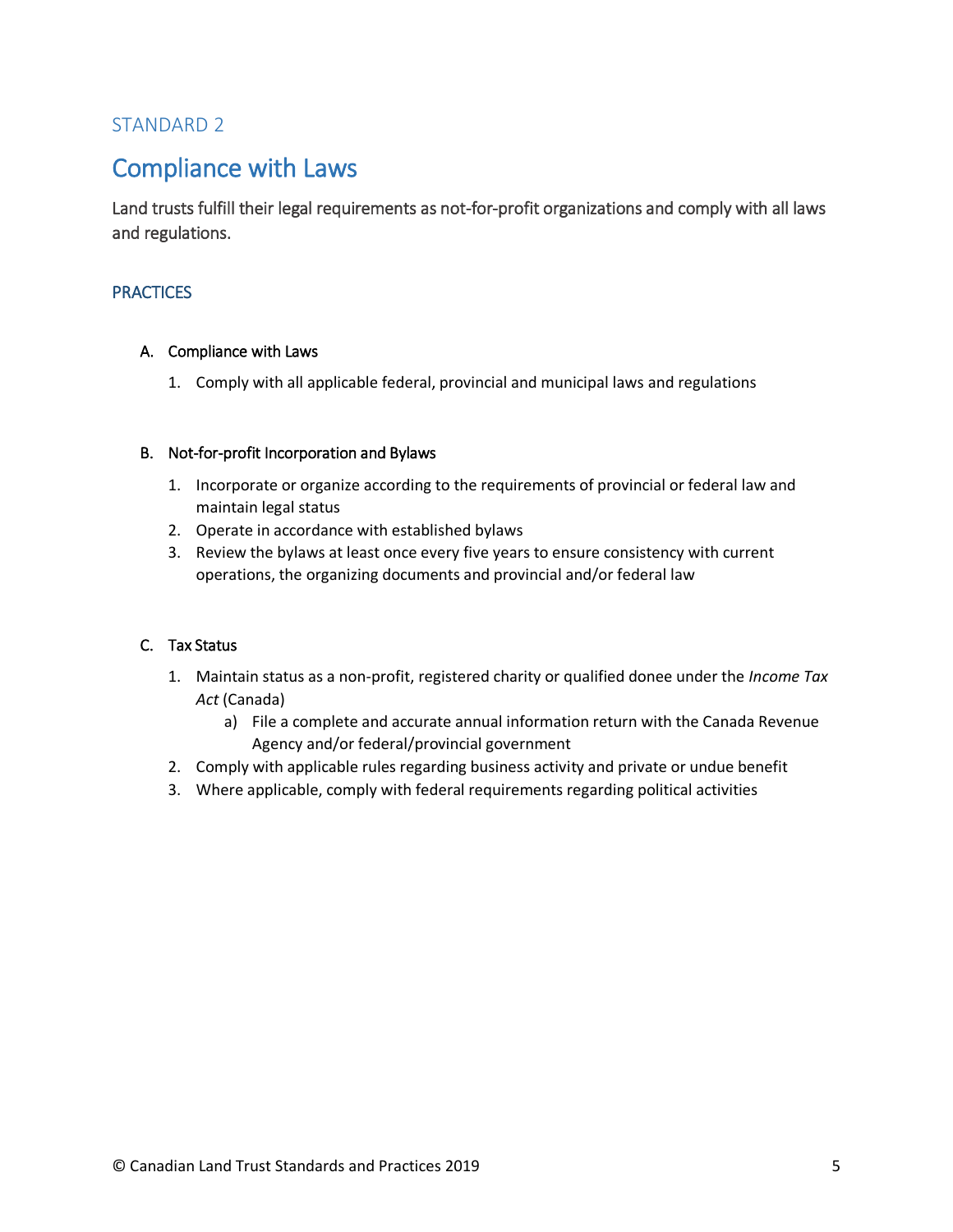### <span id="page-6-1"></span><span id="page-6-0"></span>Board Accountability

Land trust boards act ethically in conducting the affairs of the organization and carry out their legal and financial responsibilities as required by law.

#### **PRACTICES**

#### A. Board Responsibility

- 1. Individual board members are informed of and understand their role and their responsibilities as not-for-profit board members, including their legal and fiduciary duties
- 2. The board reviews and approves the land trust's mission and strategic plans, and is responsible for evaluating them
- 3. The board provides oversight of the land trust's finances and operations by:
	- a) Reviewing and approving an annual budget
	- b) Working to ensure sufficient financial resources are available for the long-term operations of the land trust
	- c) Receiving and reviewing financial reports and statements in a form and with a frequency appropriate for the scale of the land trust's financial activity
	- d) Reviewing the independently prepared financial audit, review or compilation
	- e) Adopting written policies or procedures for the responsible and prudent investment, management and use of financial assets
- 4. The board hires, oversees and evaluates, at least annually, the performance of any executive director (or chief staff person)
- 5. The board may delegate decision-making and management functions to committees, provided that committees have clearly defined roles and report to the board or staff

#### B. Board Composition and Structure

- 1. Have a board of sufficient size, skills, backgrounds and experiences to conduct its work effectively
- 2. Have a board substantially composed of independent members to reduce risk arising from conflicts of interest
- 3. Have a board development process that includes procedures for recruiting and training board members
- 4. Ensure the board's presiding officer and treasurer are not the same individual
- 5. If, in rare circumstances, a staff member serves on the board, clearly define the staff role and ensure that any exercise of decision-making authority complies with rules regarding conflicts of interest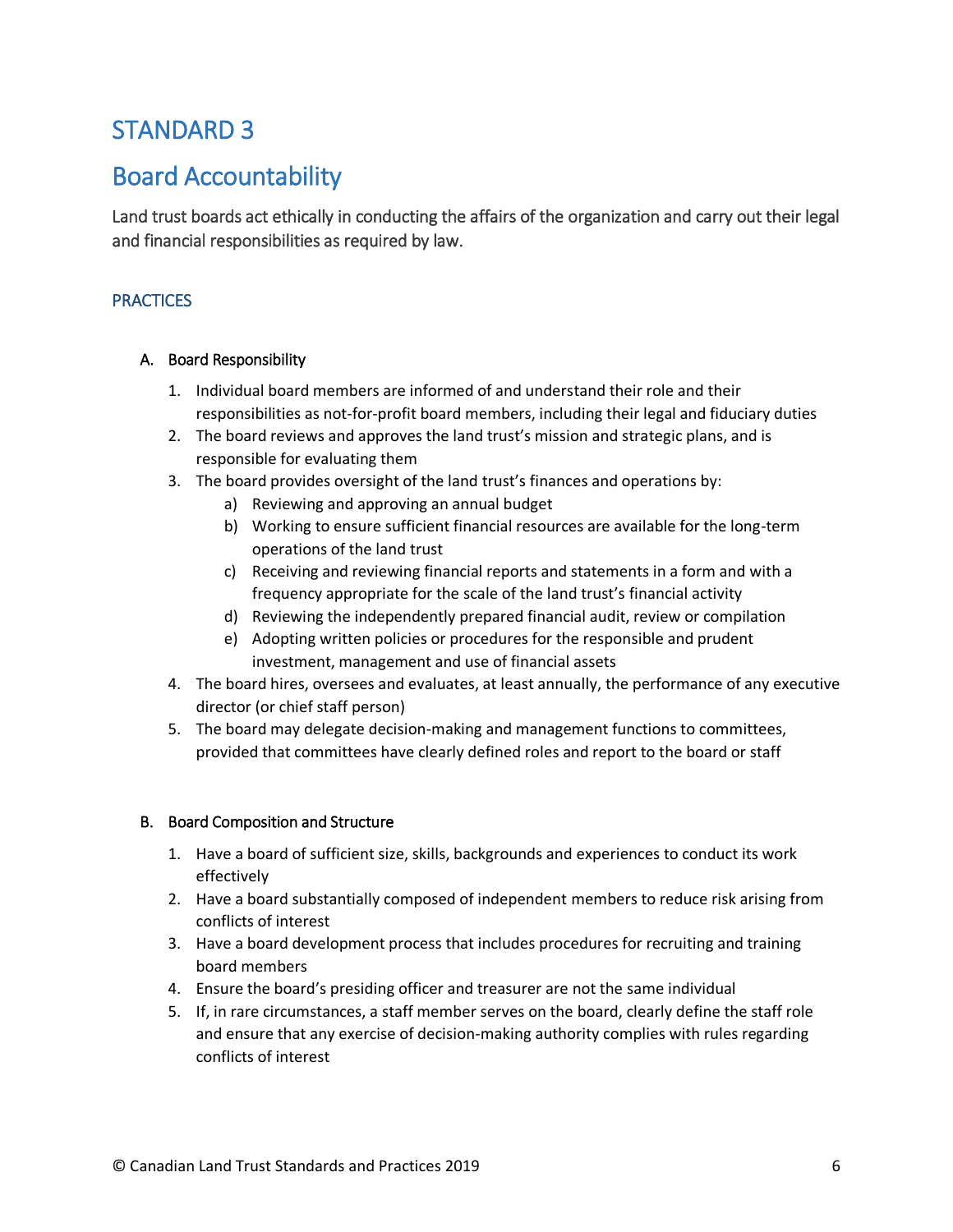#### C. Board Governance

- 1. Provide board members with written expectations for their service on the board
- 2. The board meets a minimum of three times per year and maintains adopted minutes of each meeting
- 3. Provide board members with sufficient and timely informational materials prior to each meeting to make informed decisions
- 4. Board members evaluate their performance annually as a group and as individuals at least once every three years
- 5. Adopt procedures for removing board members who are not fulfilling their responsibilities
- 6. Have governing documents that contain policies and procedures (such as provisions for a quorum and adequate meeting notices) to encourage broad participation and to prevent a minority of board members from acting for the land trust without proper delegation of authority

#### D. Board Approval of Transactions

- 1. The board reviews and approves every land and conservation agreement transaction
	- a) However, the board may delegate decision-making authority on transactions if:
		- i. It establishes written policies or has bylaw provisions that define the limits to the authority given to the delegated entity
		- ii. The delegated entity provides timely notification in writing to the full board of any completed transactions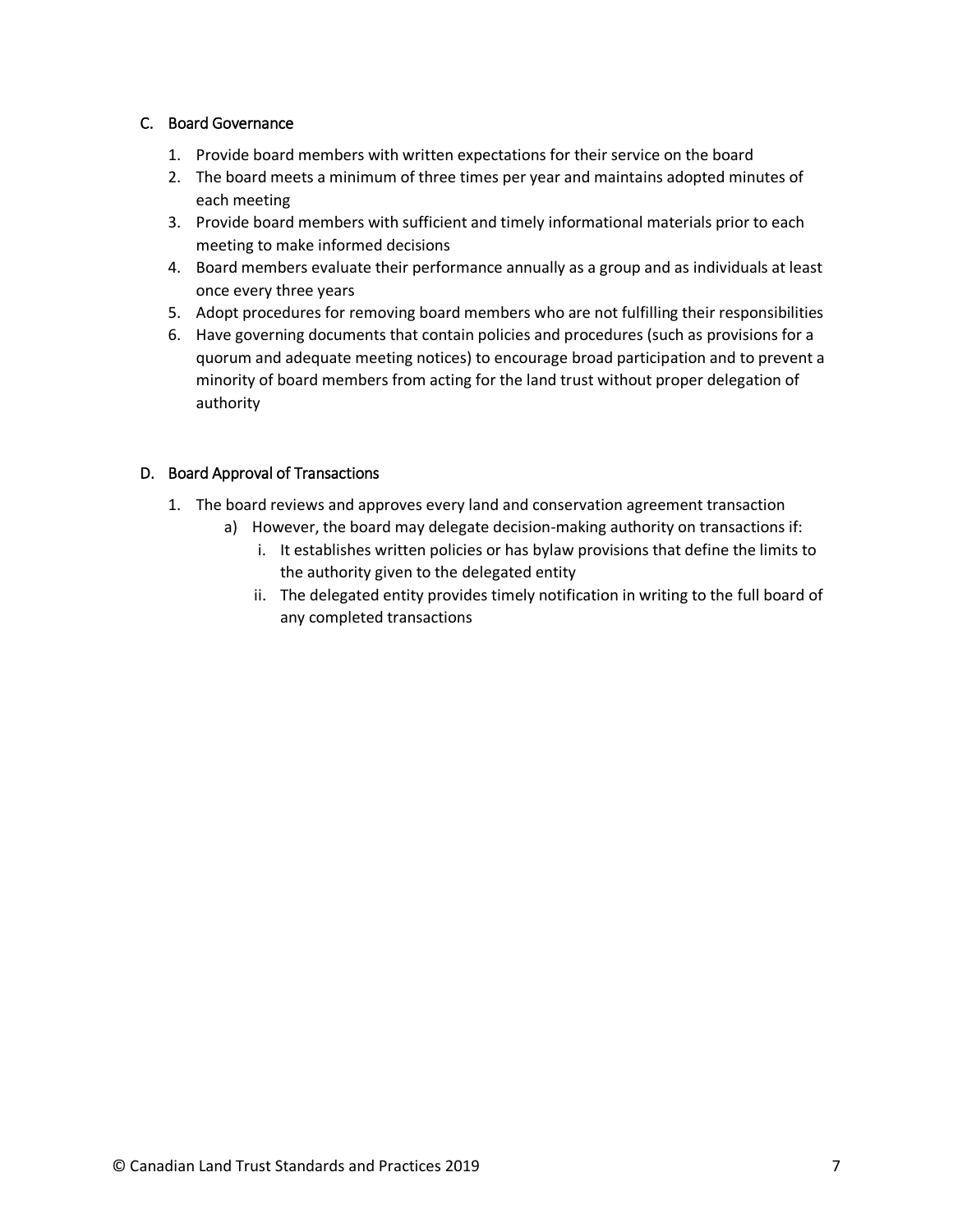### <span id="page-8-1"></span><span id="page-8-0"></span>Conflicts of Interest

Land trusts have policies and procedures to avoid or manage real or perceived conflicts of interest.

#### **PRACTICES**

 $\overline{\phantom{a}}$ 

#### A. Dealing with Conflicts of Interest

- 1. Adopt a written conflict of interest policy that addresses, for all insiders, how conflicts are identified and avoided or managed
- 2. Document the disclosure and management of actual and potential conflicts
- 3. When engaging in any transaction with an insider,
	- a) Follow the conflict of interest policy
	- b) Contemporaneously document that there is no private or undue benefit

#### B. Payments to Board Members

- 1. Do not financially compensate board members for board service, except for reimbursement of expenses $2$
- 2. If, in limited circumstances<sup>3</sup>, the land trust compensates a board member for professional services that would otherwise be contracted out,
	- a) Document the circumstances surrounding the decision to do so
	- b) Document how the land trust uses appropriate comparability data to determine the amount to be paid and to confirm that there is no private or undue benefit
- 3. Do not provide loans to members, directors, officers or trustees

#### C. Land and Conservation Agreement Transactions with Insiders

- 1. When engaging in land and conservation agreement transactions with insiders
	- a) Follow all transaction policies and procedures
	- b) For land and conservation agreement transactions with insiders, obtain an independent appraisal by a qualified appraiser to justify the purchase or sale price

 $<sup>2</sup>$  This best practice is not a legal requirement. Some land trusts may be able to/choose to pay an honorarium.</sup>

<sup>&</sup>lt;sup>3</sup> Special regulation applies in Ontario. Land trusts should obtain legal advice or consult with the Ontario Land Trust Alliance.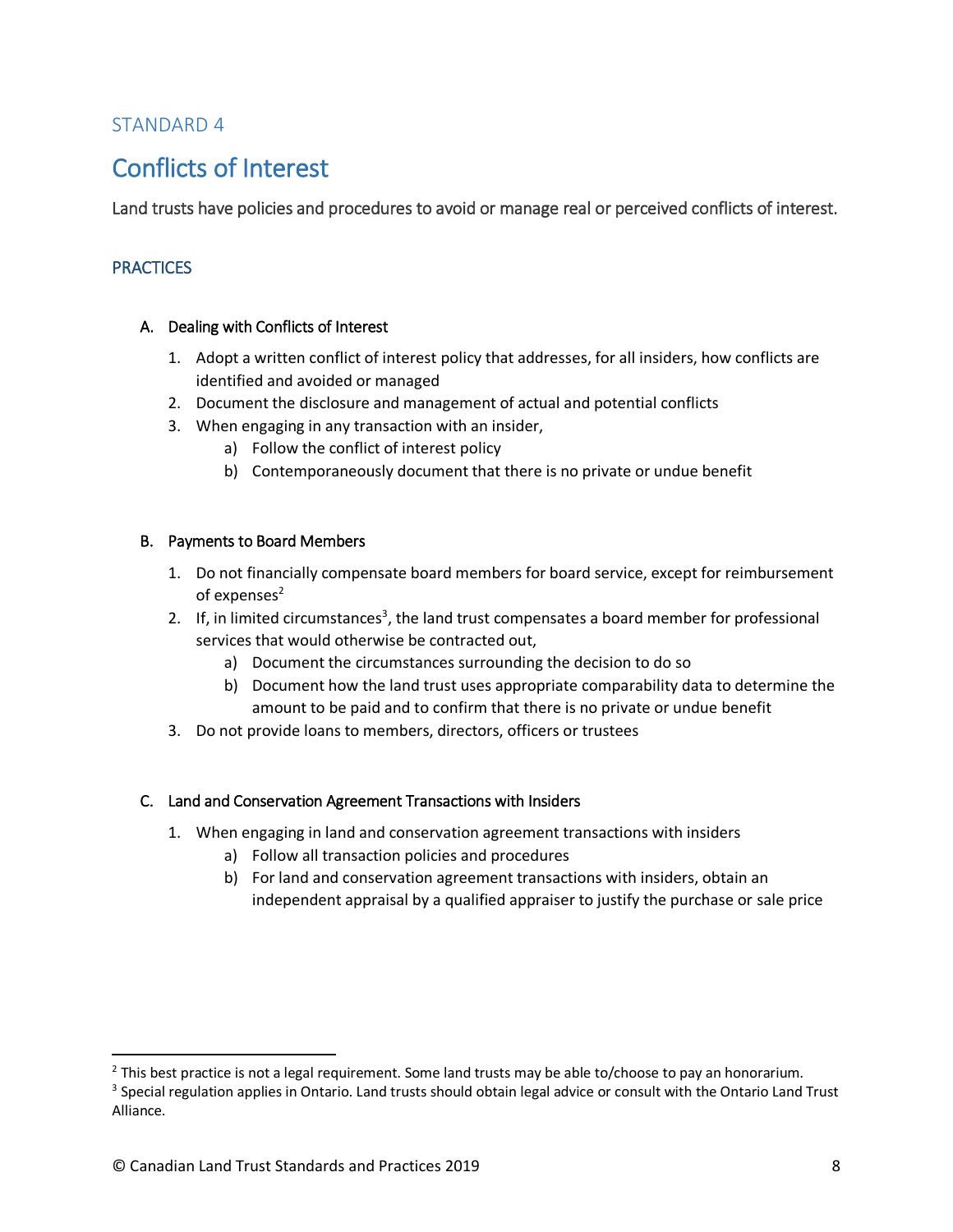### <span id="page-9-1"></span><span id="page-9-0"></span>Fundraising

Land trusts conduct fundraising activities in a lawful, ethical and responsible manner.

#### **PRACTICES**

#### A. Legal and Ethical Practices

- 1. Conduct an analysis of provincial and federal charitable fundraising laws and register where the land trust determines it is appropriate
- 2. Do not compensate internal or external fundraisers based on a commission or a percentage of the amount raised

#### B. Accountability to Donors

- 1. Provide accurate fundraising materials and other communications to donors and the public
- 2. Provide timely written acknowledgment of all gifts, including land and conservation agreements, in keeping with Canada Revenue Agency charitable receipting requirements, as appropriate
- 3. Maintain financial and other systems to document and comply with any donor restrictions on gifts
- 4. Have a written policy or procedure to ensure donor privacy concerns are honored

#### C. Fundraising Plan

1. Develop and implement a fundraising plan or program appropriate to the land trust's size and scope to secure adequate support for its activities

#### D. Non-conservation Real Property for Resale

- 1. When acquiring non-conservation real property with the intent of selling it to advance the land trust's mission,
	- a) Obtain a written acknowledgment from any donor of the land trust's intent to sell before accepting the property
	- b) Follow applicable transaction policies and procedures
	- c) Maintain the property while in the land trust's ownership in a manner that retains the land trust's public credibility, manages community expectations and minimizes risk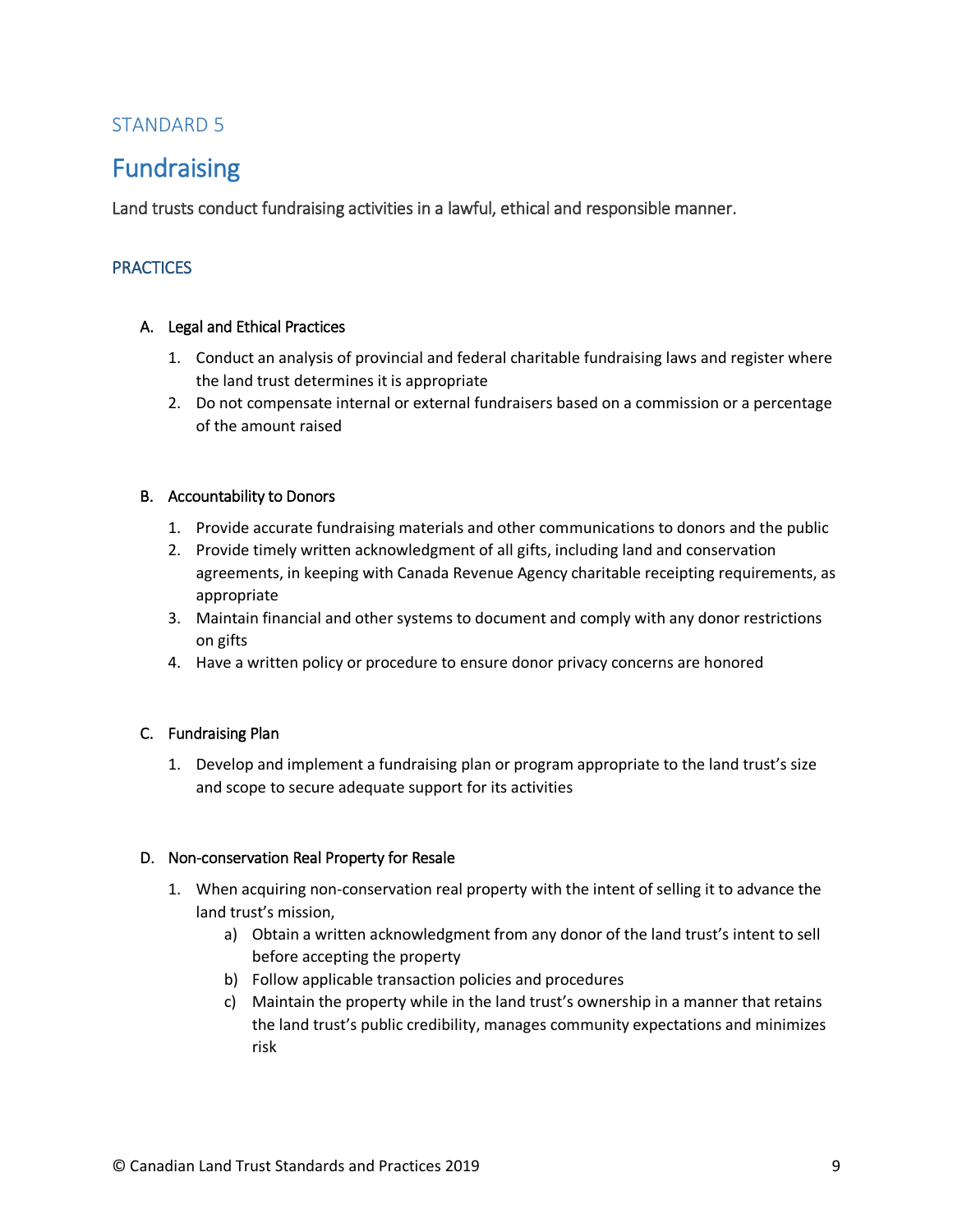### <span id="page-10-1"></span><span id="page-10-0"></span>Financial Oversight

Land trusts are responsible and accountable for how they manage their finances and assets.

#### **PRACTICES**

#### A. Fiscal Health

- 1. Establish a financial plan for the long-term operations of the land trust by
	- a) Developing an annual budget that reflects the land trust's annual programs and activities
	- b) Developing and implementing a strategy to address any deficit-spending trends
	- c) Assessing the nature and variability of revenue and seeking to diversify funding sources
- 2. Build and maintain sufficient operating reserves to sustain operations
- 3. Adopt and implement a plan to build and maintain dedicated or restricted funds sufficient to cover the long-term costs of stewarding and defending the land trust's land and conservation agreements

#### B. Financial Records

1. Keep financial records in accordance with Generally Accepted Accounting Principles (GAAP) and, where applicable, Canada Revenue Agency requirements

#### C. Independent Financial Evaluation

1. Obtain an annual financial audit, review or compilation by an independent certified public accountant or a qualified accounting professional, in a manner appropriate for the scale of the land trust

#### D. Written Internal Controls

1. Establish written internal controls and accounting procedures, including segregation of duties, in a form appropriate for the scale of the land trust, to prevent the misuse or loss of funds

#### E. Risk Management and Insurance

- 1. Routinely assess and manage risks so that they do not jeopardize the land trust's financial health and its ability to carry out its mission and legal responsibilities
- 2. Carry general liability, directors' and officers' liability, property and other insurance, all as appropriate to the land trust's risk exposure or as required by law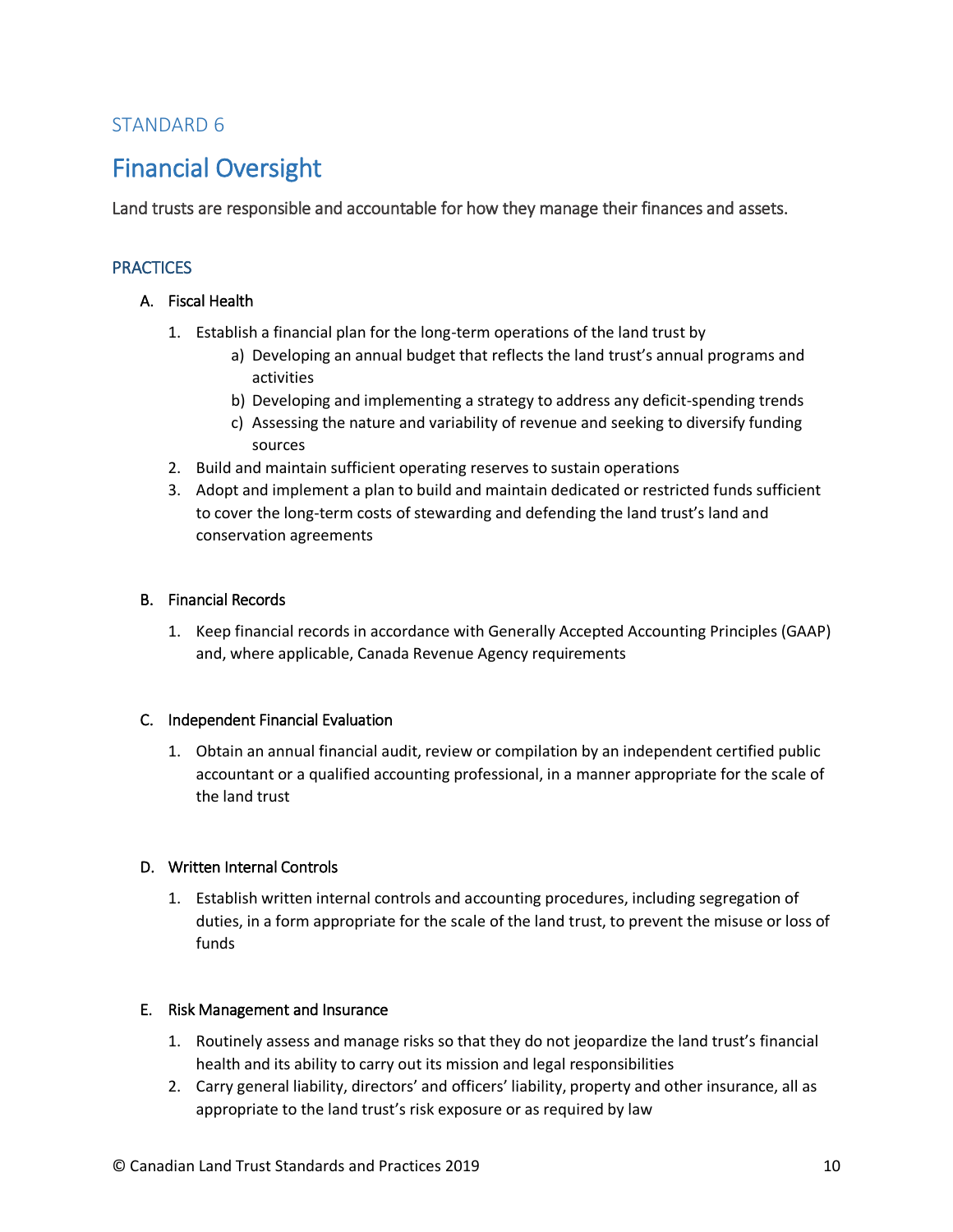### <span id="page-11-1"></span><span id="page-11-0"></span>Human Resources

Land trusts have sufficient skilled personnel to carry out their programs, whether volunteers (including board members), staff and/or consultants/contractors.

#### **PRACTICES**

#### A. Capacity

1. Regularly evaluate whether the land trust has sufficient volunteers, staff and/or consultants/contractors to achieve its strategic goals and carry out its programs, and then add capacity as needed

#### B. Volunteers

1. Provide volunteers with training, supervision and recognition

#### C. Consultants or Contractors

1. Clearly define relationships with consultants or contractors, ensure they are consistent with provincial and federal law and document them in a written contract, as appropriate

#### D. Transition Planning

1. Develop a written process or plan to provide for continuity in the leadership and management of the land trust's functions

#### E. Staff

- 1. Have a written job description for each staff member and conduct periodic performance reviews
- 2. Document the lines of authority, communication and responsibility between board and staff
- 3. Ensure staff have appropriate training and experience for their responsibilities and/or opportunities to gain the necessary knowledge and skills
- 4. Adopt written personnel policies that conform to provincial and federal laws
- 5. Provide fair and equitable compensation and benefits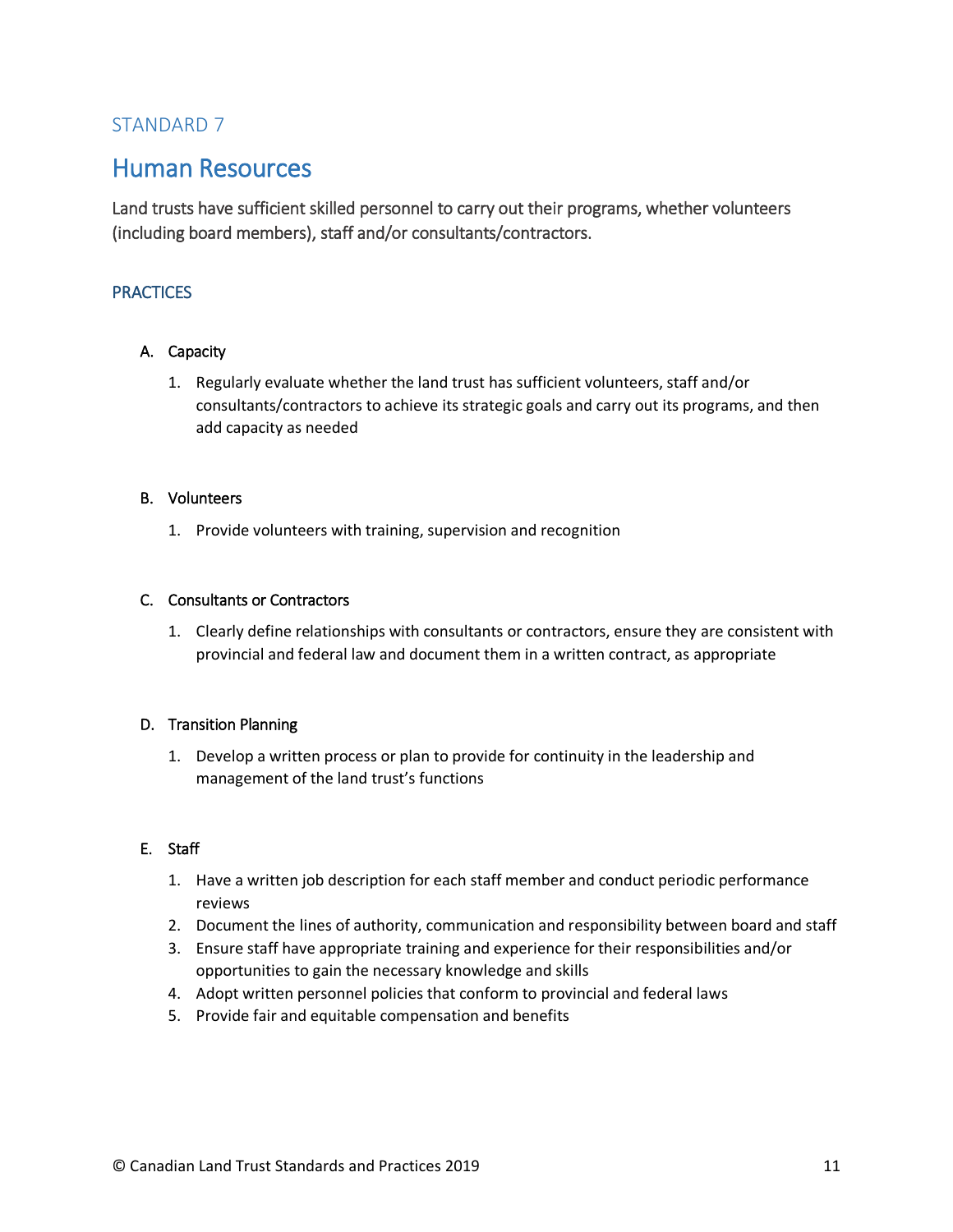#### F. Occupational Health and Safety

- 1. Provide staff and volunteers with safe working conditions
- 2. Comply with provincial and federal occupational health and safety regulations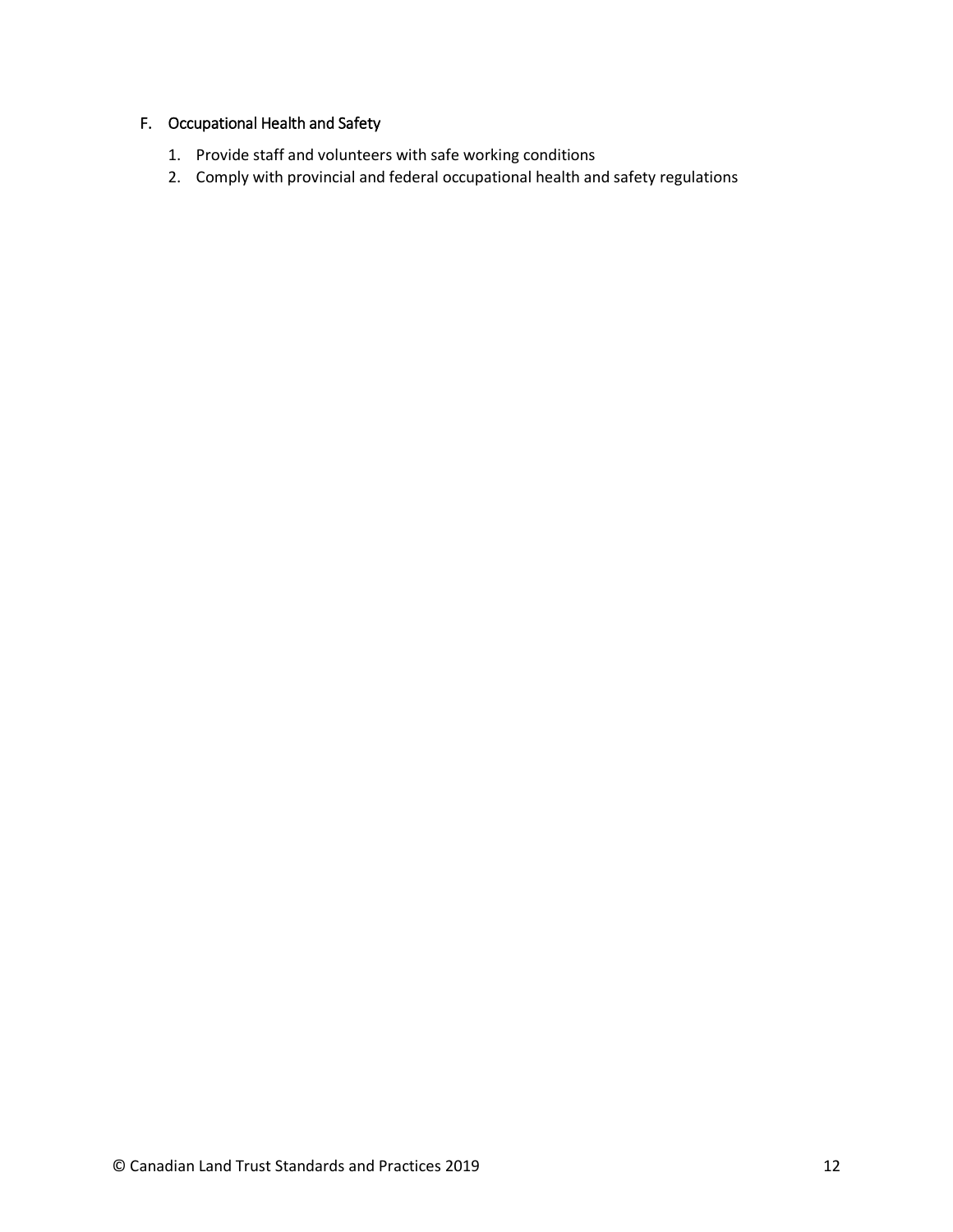### <span id="page-13-1"></span><span id="page-13-0"></span>Evaluating and Selecting Conservation Projects

In advance of every land and conservation agreement transaction, land trusts carefully evaluate and select their conservation projects.

#### **PRACTICES**

#### A. Strategic Conservation Planning

1. Identify specific conservation priorities consistent with the land trust's mission and goals

#### B. Project Selection Criteria

- 1. Develop and implement a written process to select land and conservation agreement projects
- 2. Develop and apply written project-selection criteria that are consistent with the land trust's conservation priorities
- 3. Document the conservation benefit of every land and conservation agreement project

#### C. Project Evaluation

- 1. Visually inspect properties before buying or accepting donations of conservation land or conservation agreements to determine and document whether:
	- a) There are important conservation values on the property
	- b) The project meets the land trust's project-selection criteria
- 2. Evaluate and document potential threats to the conservation values on the property and structure the project to best protect those conservation values
- 3. Evaluate and document any current or potential risks and liabilities associated with the project, including to the land trust's reputation or to the land trust community, and modify or decline the project if the risks outweigh the benefits

#### D. Project Planning

- 1. Individually plan all land and conservation agreement projects so that:
	- a) The land trust identifies the best available conservation strategy for the property
	- b) The property's important conservation values are protected
	- c) The project furthers the land trust's mission and goals
- 2. Assess the stewardship implications of each project and the land trust's capacity to meet those obligations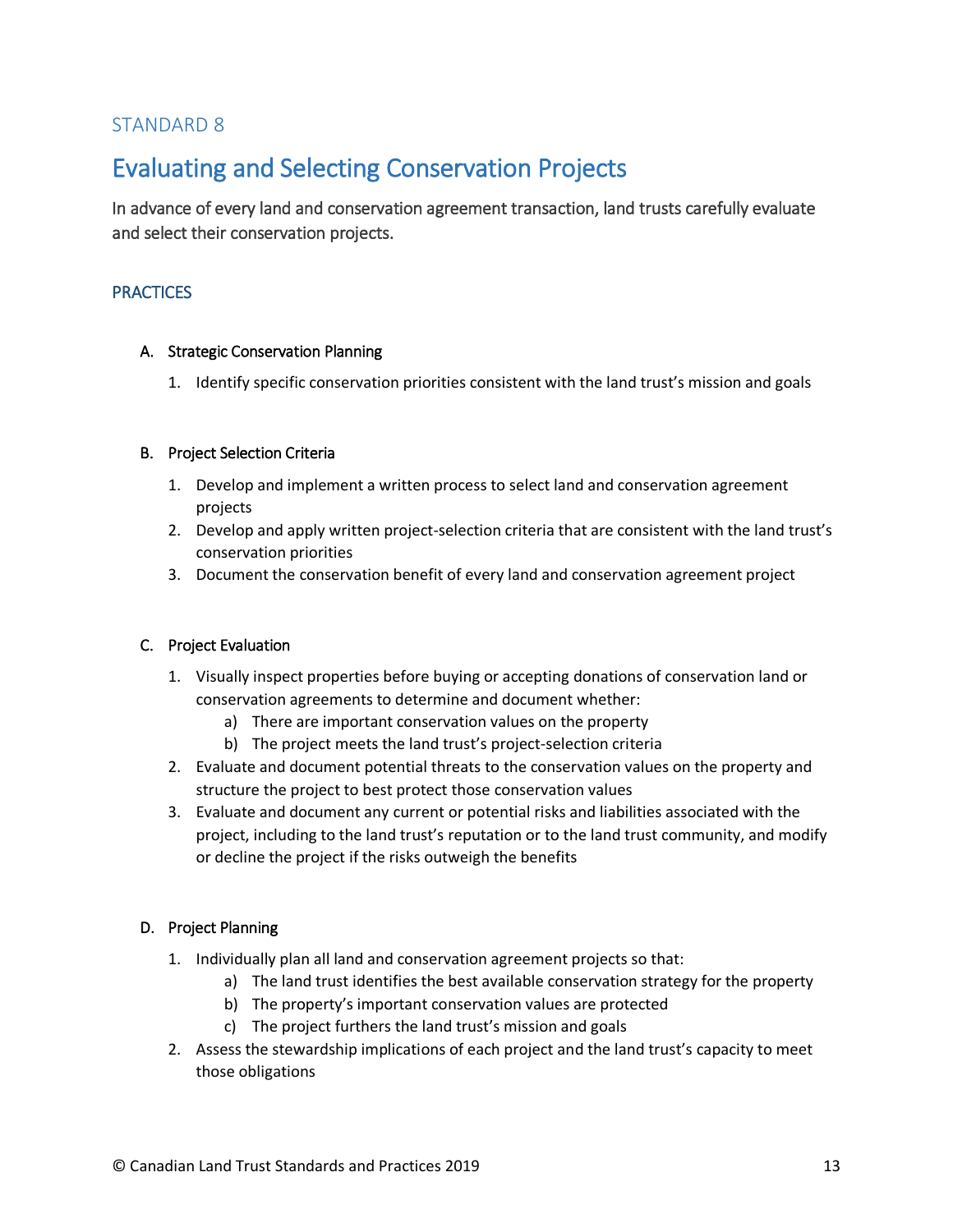#### E. Partnership Documentation

- 1. When engaging in a partnership on a joint acquisition or long-term stewardship project or when co-holding conservation agreement, create written agreements to clarify:
	- a) The goals of the project
	- b) The roles and responsibilities of each party
	- c) Legal and financial arrangements
	- d) Communications to the public and between parties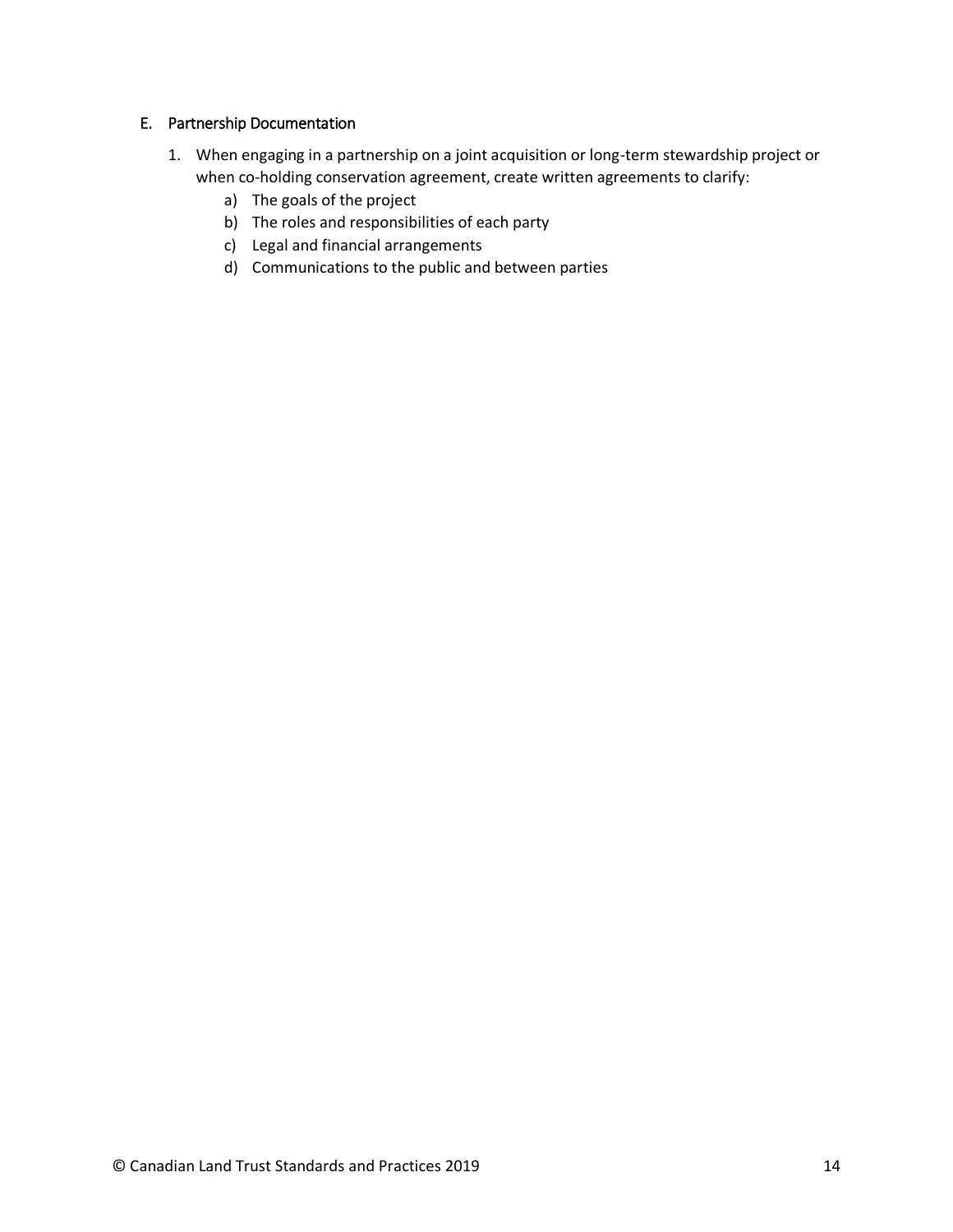### <span id="page-15-1"></span><span id="page-15-0"></span>Ensuring Sound Transactions

Land trusts work diligently to see that every land and conservation agreement transaction is legally, ethically and technically sound.

#### **PRACTICES**

#### A. Legal Review and Technical Expertise

- 1. Obtain a legal review of every land and conservation agreement transaction, appropriate to its complexity, by a lawyer or notary experienced in real estate law
- 2. As dictated by the project, secure appropriate technical expertise, such as in financial, real estate, tax, scientific, indigenous and land and water management matters

#### B. Legal and Financial Advice

- 1. Do not give individualized legal, financial or tax advice when providing transaction-related information
- 2. Recommend in writing that each party to a land or conservation agreement transaction obtain independent legal, financial and tax advice

#### C. Environmental Due Diligence

- 1. For every land and conservation agreement transaction, conduct or obtain a preliminary environmental investigation to identify whether there are any conditions that pose environmental risks
- 2. If evidence of environmental risks is found, conduct or obtain a more thorough investigation, such as a Phase 1 assessment, and take steps to address any significant concerns

#### D. Determining Property Boundaries

- 1. Determine both the legal description and physical boundaries of each property or conservation agreement
- 2. If a conservation agreement contains restrictions or permitted rights that are specific to certain zones or areas within the property, include the locations of these areas in the agreement document so that they can be identified in the field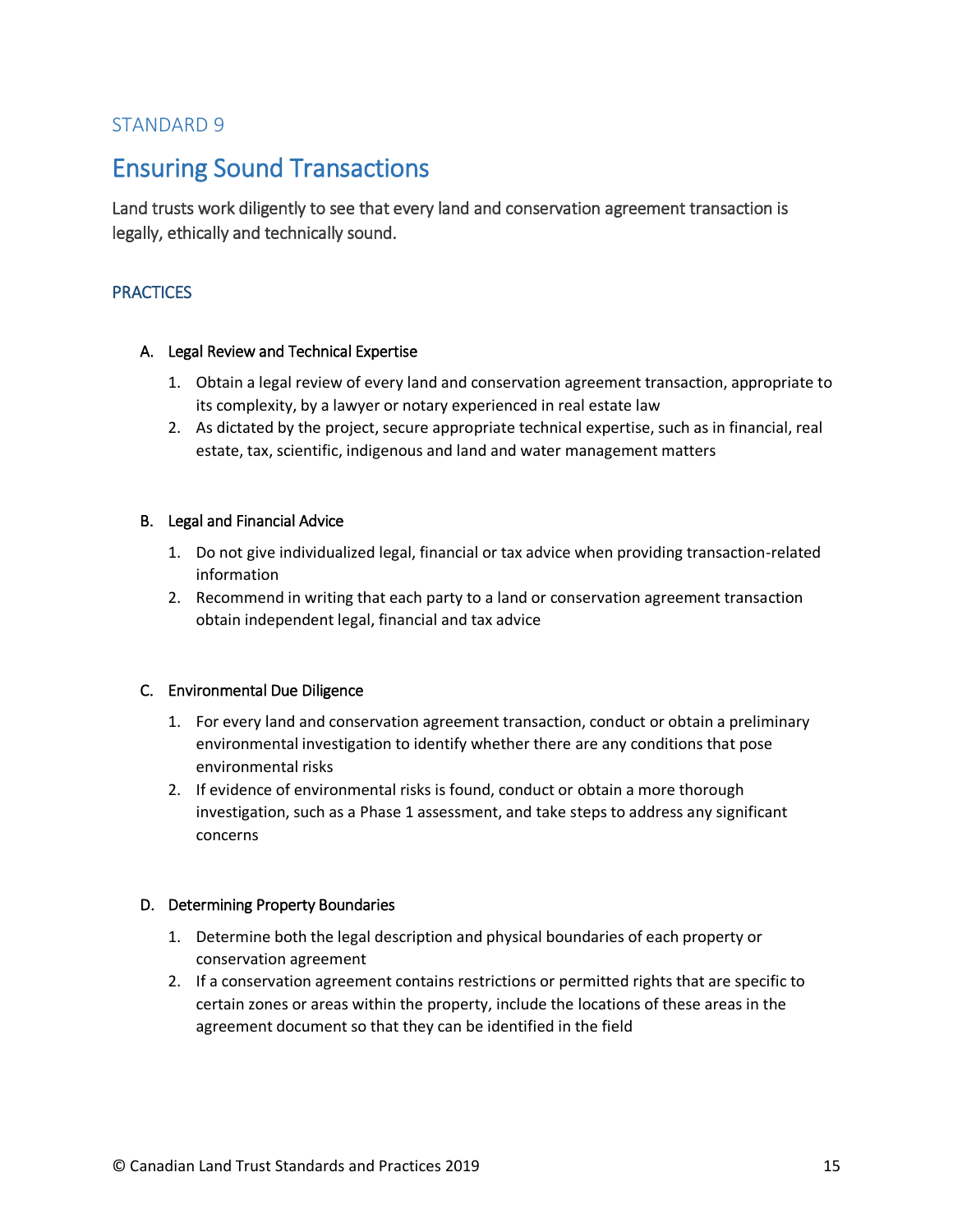#### E. Conservation Agreement Drafting

- 1. For every conservation agreement<sup>4</sup>,
	- a) Individually tailor it to the specific property
	- b) Identify the conservation values being protected
	- c) Allow only uses and permitted rights that are consistent with the conservation purposes and that will not significantly impair the protected conservation values
	- d) Avoid restrictions and permitted rights that the land trust cannot monitor and/or enforce
	- e) Include all necessary and appropriate provisions to ensure it is legally enforceable
- 2. Review each conservation agreement for
	- a) Consistency with enabling legislation<sup>5</sup> of conservation agreements and other provincial and federal applicable legislation
	- b) Internal consistency, omissions and absence of errors within the conservation agreement documents

#### F. Title Investigation and Registration

- 1. Prior to closing and preferably early in the process, have a title company, lawyer or notary investigate title for each property or conservation agreement the land trust intends to acquire
	- a) Update the title at or just prior to closing
- 2. Evaluate any encumbrance and title exception and document how the land trust addressed mortgages, liens, severed mineral rights and other encumbrances prior to closing
	- a) Mortgages, liens and other encumbrances that could result in extinguishment of the conservation agreement or significantly undermine the important conservation values on the property are discharged or properly subordinated to the conservation agreement
- 3. Promptly register land and conservation agreement transaction documents, including baseline documentation reports or summaries when required, at the appropriate registration office

#### G. Recordkeeping

 $\overline{a}$ 

- 1. Adopt a written records policy that governs how and when organization and transaction records are created, collected, retained, stored and destroyed
- 2. Keep originals of all documents essential to the defense of each real property transaction in a secure manner and protected from damage or loss

<sup>&</sup>lt;sup>4</sup> Future interpretation of conservation agreements rests on how clearly the document explains the core elements and their intent. The core elements include provisions, schedules, definitions and other components which may impact the enforceability and readability of the conservation agreement.

<sup>&</sup>lt;sup>5</sup> Federal or provincial legislation that sets out the legislative rules for conservation agreements and that gives specific powers to certain body, individuals or organizations with respect to conservation agreements.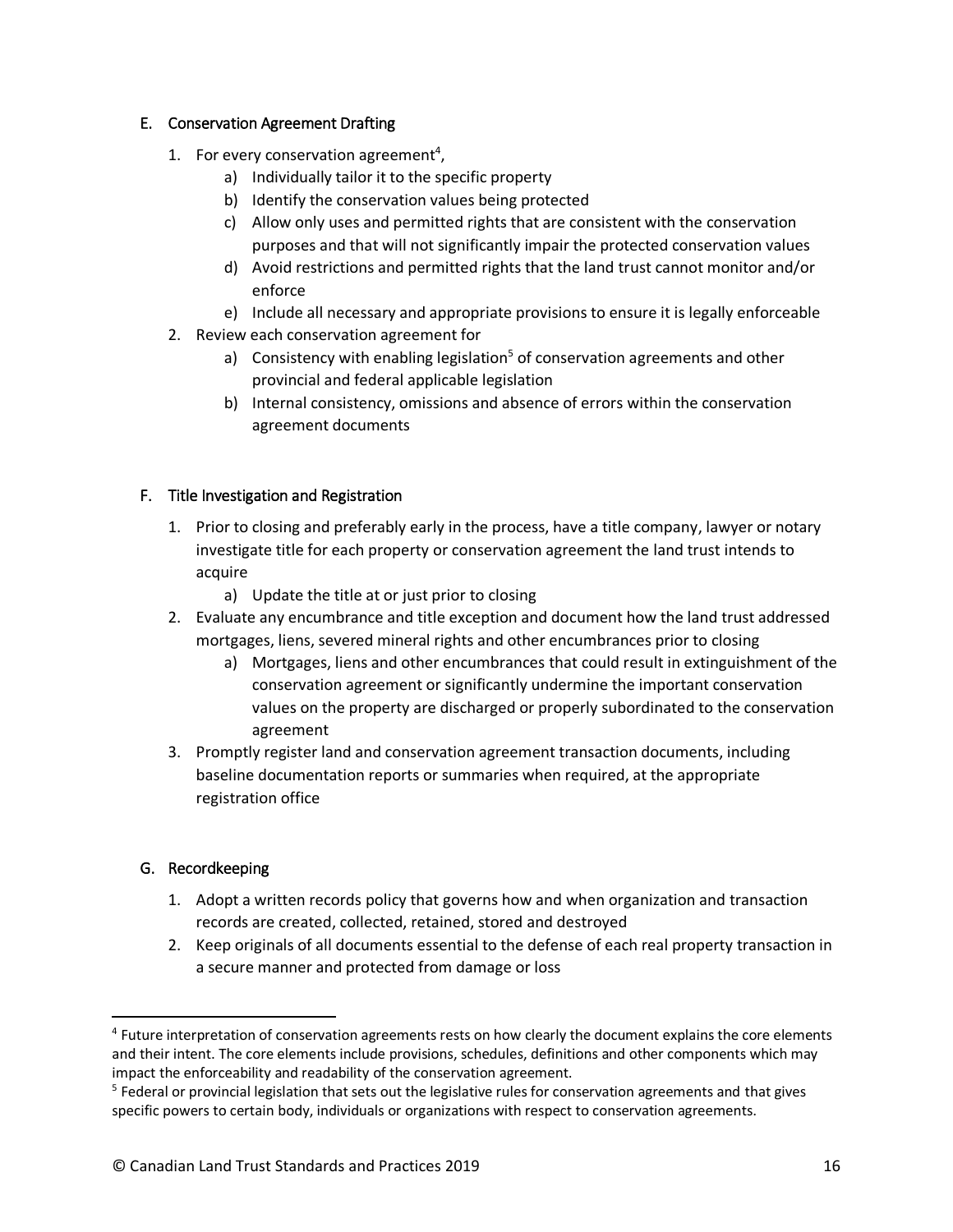3. Create and keep copies of these documents in a manner such that both originals and copies are not destroyed in a single calamity

#### H. Purchasing Land or Conservation Agreements

- 1. When buying land, conservation agreements or other real property interests, below, at or, in limited circumstances, above the appraised value, contemporaneously document:
	- a) The justification for the purchase price
	- b) That there is no private or undue benefit
- 2. Obtain an independent appraisal by a qualified appraiser in advance of closing to support the purchase price based on the fair market value
	- a) However, a short narrative, a letter of opinion or other documentation from a qualified real estate professional may be obtained in the limited circumstances when:
		- i. A property has a very low economic value
		- ii. A full appraisal is not feasible before a public auction
		- iii. Or the amount paid is significantly below the fair market value

#### I. Selling or Transferring Land or Conservation Agreements

- 1. When selling land, conservation agreements or other real property interests,
	- a) Establish protections as appropriate to the property
	- b) If the sale is to a party other than another charitable organization or public agency, obtain an independent appraisal by a qualified appraiser or a short narrative, a letter of opinion or other documentation from a qualified real estate professional to determine the value of the asset and to support the selling price
	- c) Select buyers in a manner that avoids any actual or appearance of impropriety
- 2. When selling or transferring conservation land or conservation agreements to another charitable organization or public agency, consider whether the new holder can fulfill the long-term stewardship and enforcement responsibilities
- 3. For the sale or transfer of land or conservation agreements certified as ecological gifts, request authorization from the Minister of Environment and Climate Change Canada, or its replacement.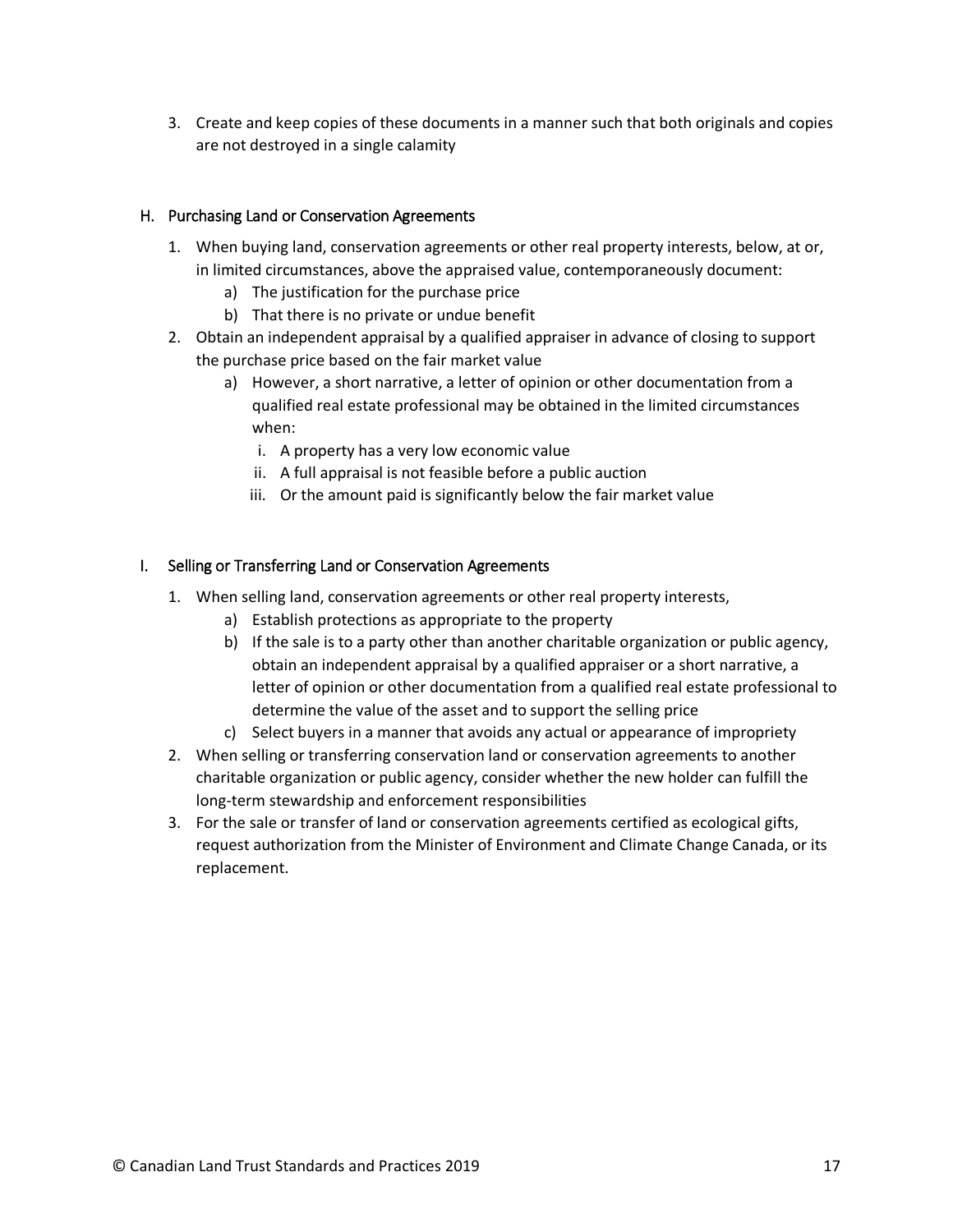### <span id="page-18-1"></span><span id="page-18-0"></span>Tax Benefits and Appraisals

Land trusts work diligently to see that every charitable gift of land or conservation agreement meets provincial and federal tax law requirements, to avoid fraudulent or abusive transactions and to uphold public confidence in land conservation.

#### **PRACTICES**

#### A. Landowner Notification

- 1. Inform potential land or conservation agreement donors who may claim a provincial or federal income tax deduction or credit, in writing and early in project discussions, of the following:
	- a) Canada Revenue Agency strongly recommends an independent appraisal prepared by a qualified appraiser for gifts of property valued at more than \$1,000, including information on the timing of the appraisal
	- b) As the beneficiary of the tax receipt, the donor has the primary responsibility for any determination of the value of the donation (even in the case where the appraisal has been arranged for or commissioned by the land trust)
	- c) An independent appraiser who is certified by the Appraisal Institute of Canada and who follows the Canadian Uniform Standards of Professional Appraisal Practice should perform the appraisal, or, in Québec, Les normes de pratique professionnelle des évaluateurs agréés (Les normes de pratique)
	- d) The land trust requires a copy of the completed appraisal in order to issue a charitable donation receipt
	- e) The land trust will not participate in projects where it has significant concerns about the potential for false receipting, tax avoidance, tax abuse or tax fraud
- 2. Where appropriate, inform potential donors about the Ecological Gifts Program including
	- a) The increased tax benefits associated with making a gift under the program
	- b) The consequences of unauthorized disposition or change in land use of ecological gifts
	- c) That appraisals of ecological gifts must comply with the Ecological Gifts Program Guidelines for Appraisals and will be reviewed independently by the Appraisal Review Panel
- 3. Do not make assurances as to:
	- a) Individualized legal or tax implications
	- b) Whether a particular land or conservation agreement donation will be eligible for a donation tax deduction or credit
	- c) What monetary value of the donation the Canada Revenue Agency and/or province will accept
	- d) What the resulting tax benefits of the deduction or credit will be, if any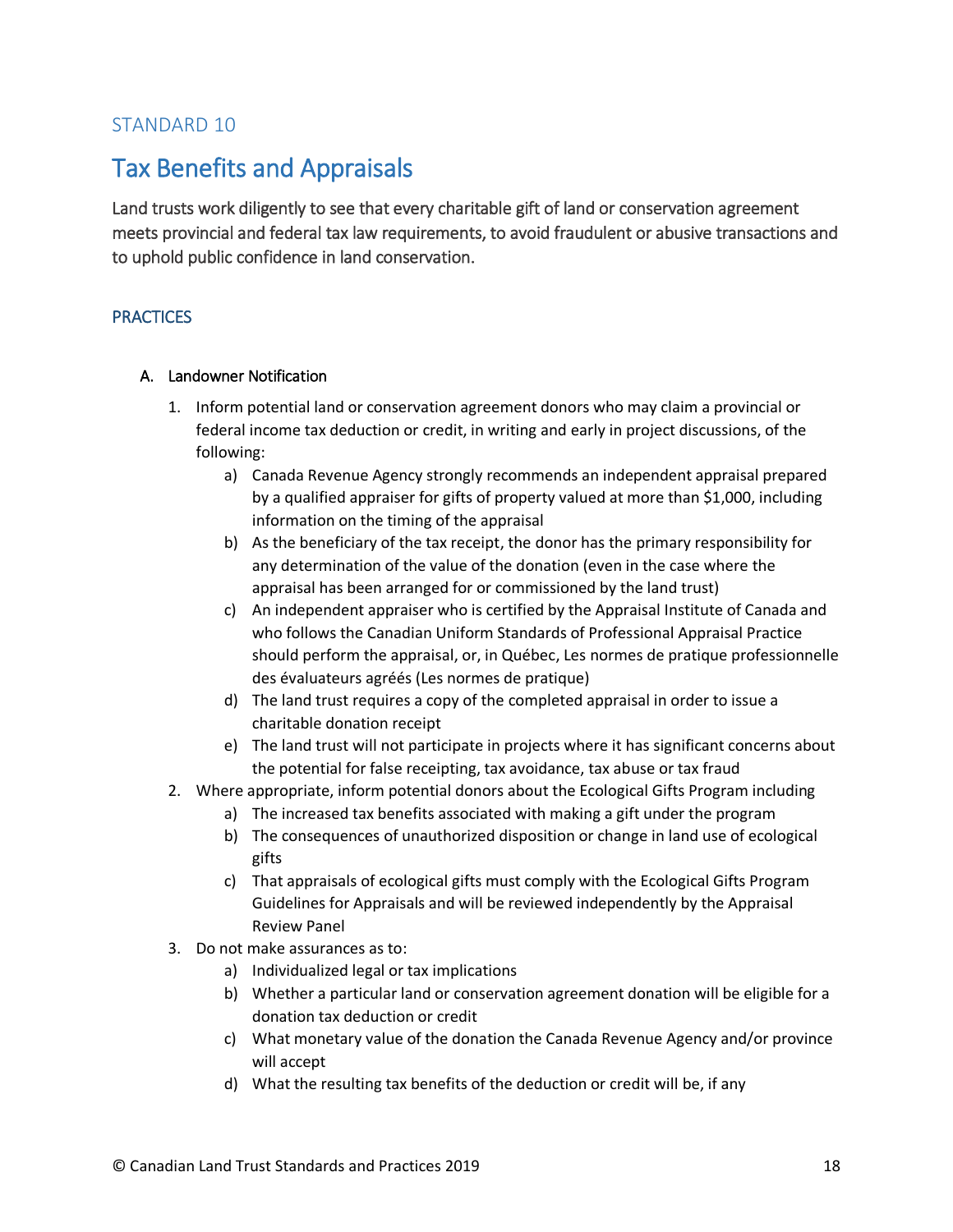#### B. Legal Requirements: Land Trust Responsibilities

- 1. If the land trust holds charitable donations of land or conservation agreements, it meets the requirements for a qualified donee under the applicable provisions of the Income Tax Act
- 2. Issue donation tax receipts only in accordance with the provisions of the Income Tax Regulations

#### C. Avoiding Fraudulent or Abusive Transactions

- 1. Review, on the land trust's own behalf, each transaction for consistency with provincial and federal income tax deduction or credit requirements
- 2. Evaluate any appraisal to determine whether the land trust has substantial concerns about the appraised value or the appraisal
- 3. Discuss substantial concerns about the appraisal, the appraised value or other terms of the transaction with legal counsel and take appropriate action, such as:
	- a) Documenting that the land trust has shared those concerns with the donor
	- b) Seeking additional substantiation of value
	- c) Withdrawing from the transaction prior to closing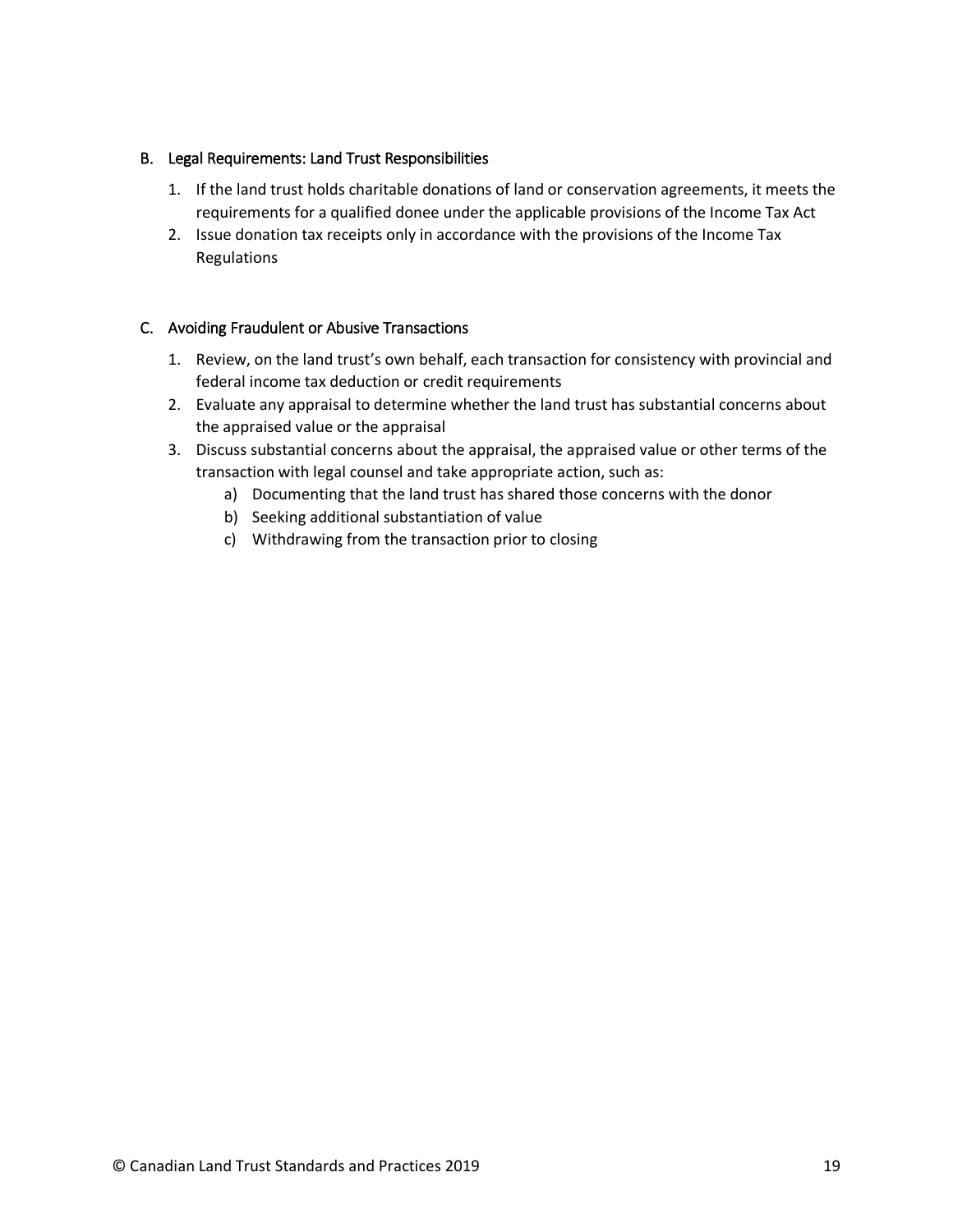### <span id="page-20-1"></span><span id="page-20-0"></span>Conservation Agreement Stewardship

Land trusts have a program of responsible stewardship for their conservation agreements.

#### **PRACTICES**

#### A. Funding Conservation Agreement Stewardship

- 1. Estimate the long-term stewardship and enforcement expenses of each conservation agreement transaction
- 2. Track stewardship and enforcement costs

#### B. Baseline Documentation Report

- 1. For each conservation agreement, have a baseline documentation report signed-off by the necessary technical expertise, with written descriptions, maps and photographs, that documents:
	- a) The conservation values protected by the agreement
	- b) The relevant conditions of the property as necessary to monitor and enforce the agreement
- 2. Prepare the baseline documentation report prior to closing and have it signed by the landowner and land trust at or prior to closing
	- a) Baseline documentation reports that require technical data collection are prepared with the support of professional(s) having appropriate background and expertise
	- b) In the event that seasonal conditions prevent the completion of a full baseline documentation report by closing, the landowner and land trust sign a schedule for finalizing the full report and an acknowledgement of interim data at closing
- 3. In the limited circumstances when there are significant changes to the land (such as a result of a wildfire or bank erosion) or the conservation agreement (such as a result of an amendment or the exercise of a permitted right), document those changes in an appropriate manner, such as through monitoring reports, a baseline supplement or current conditions report
- 4. The landowner and the land trust each hold at least one original copy of the signed baseline documentation report

#### C. Conservation Agreement Compliance Monitoring

- 1. Adopt a written policy and/or procedure for compliance monitoring of conservation agreements that establishes consistent monitoring protocols and recordkeeping procedures
- 2. Monitor each conservation agreement property at least once per calendar year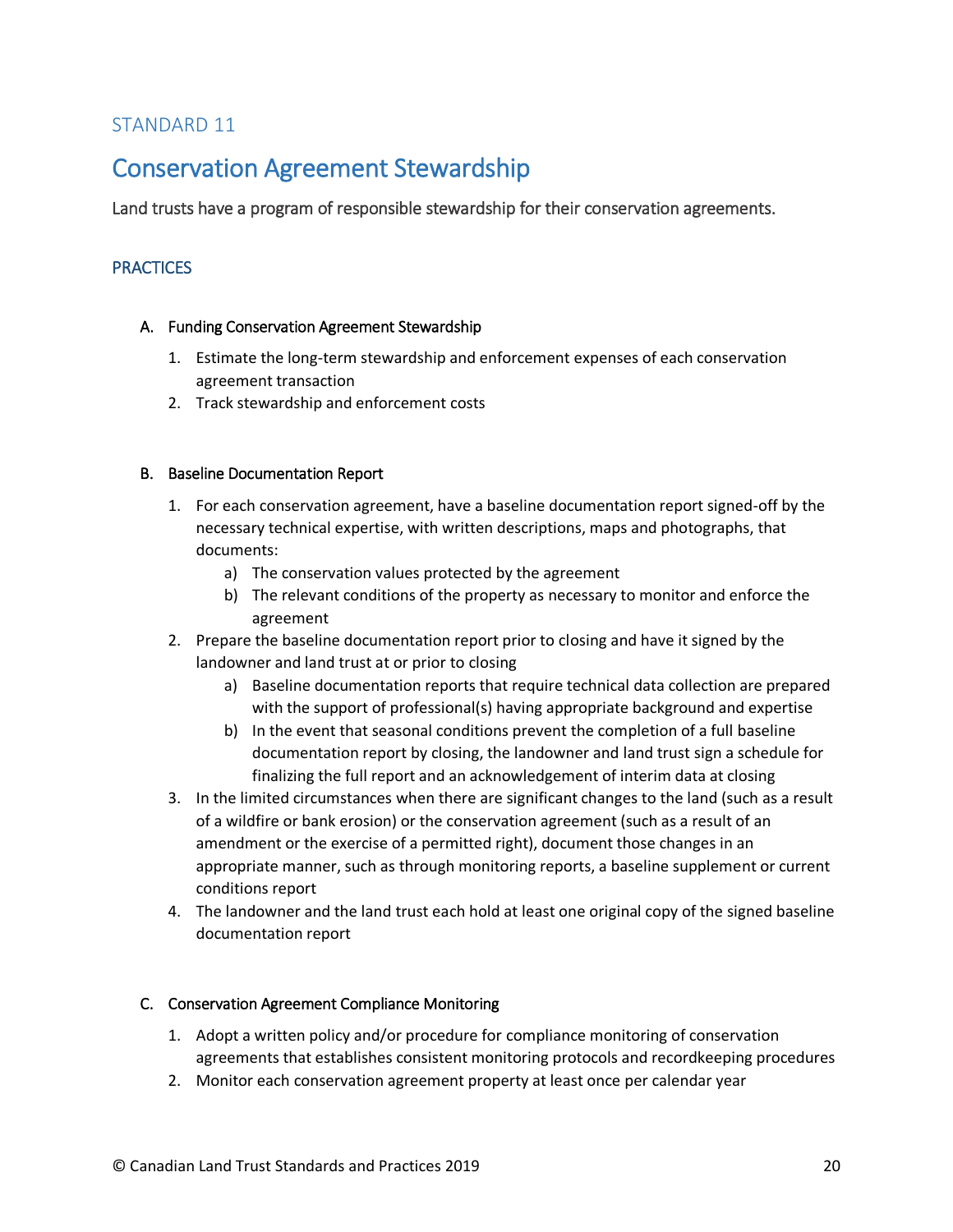- a) If the land trust uses aerial monitoring, conduct on-the-ground monitoring at least once every five years
- b) Promptly document the outcomes of annual compliance monitoring activities for each conservation agreement, including communications to and from owners of conservation agreement properties
- c) Conduct on-the-ground verification in a timely manner for any suspected violation or breach of conservation agreements

#### D. Landowner Relationships

- 1. Maintain regular contact with owners of conservation agreement properties to maintain relationships and avoid potential agreement conflicts
- 2. Establish systems to track changes in land ownership
- 3. When the property changes hands, attempt to meet with the new owner or property manager to ensure the new owner obtains:
	- a) A copy of the conservation agreement documents
	- b) Information in writing about the conservation agreement
	- c) Copies of the land trust's stewardship policies and procedures

#### E. Conservation Agreement Enforcement

- 1. Adopt a written policy and develop written procedures for documenting and responding to potential conservation agreement violations
- 2. Investigate potential violations in a timely manner and promptly document all actions taken
- 3. Involve pertinent parties, authorities and legal counsel as appropriate to the severity of the violation and the nature of the proposed resolution
	- a) For conservation agreements that have been certified as an ecological gift, report violations that have impacted the natural features of the property to Environment and Climate Change Canada

#### F. Approvals and Permitted Rights

- 1. Respond to landowner required notices or requests for interpretation or approvals in a timely and consistent manner, as specified in the conservation agreement deed or in a written procedure
- 2. Establish written procedures to guide the land trust's decision-making regarding approvals and permitted rights
- 3. Maintain a permanent record of all notices, approvals, denials, interpretations and the exercise of any significant permitted rights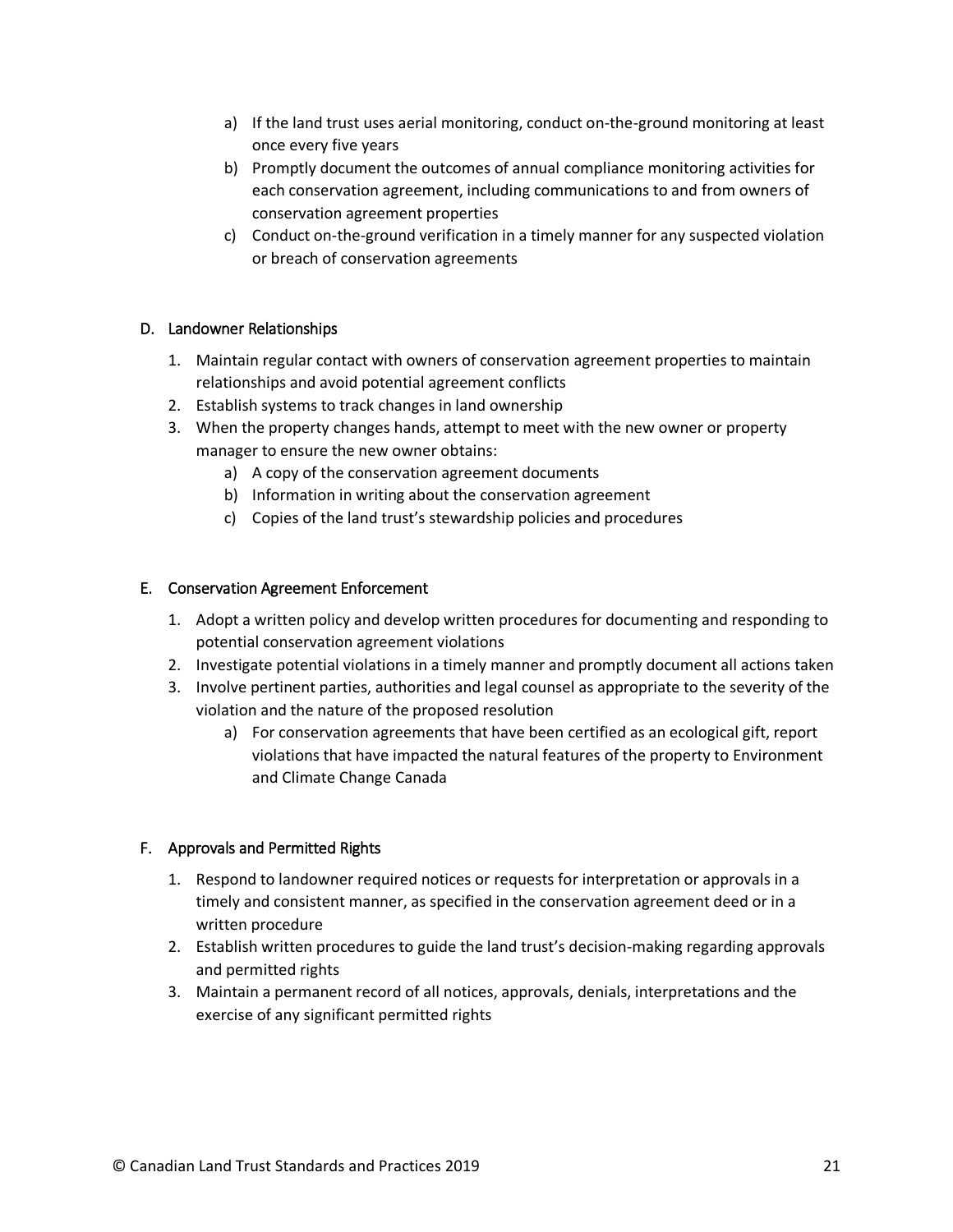#### G. Contingency Strategy

- 1. Establish a contingency plan for all conservation agreements in the event the land trust ceases to exist or can no longer steward and administer them
- 2. Maintain contact with the backup holder as appropriate to ensure the ability of the holder to hold conservation agreements is still valid

#### H. Amendments

- 1. Adopt and follow a written policy or procedure addressing conservation agreement amendments so that they are consistent with the following principles:
	- a) Are consistent with the land trust's mission
	- b) Comply with all applicable provincial and federal laws
	- c) Do not jeopardize the land trust's charitable status
	- d) Do not result in a private or undue benefit
	- e) Are consistent with the conservation purpose(s) and intent of the conservation agreement
	- f) Are consistent with the documented intent of the donor, grantor and any funding source
	- g) Have a net beneficial or neutral effect on the relevant conservation values protected by the conservation agreement
- 2. Evaluate all conservation agreement amendment proposals with due diligence sufficient to satisfy the above principles
- 3. If an amendment is used to adjust conservation agreement boundaries (such as to remedy disputes or encroachment) and results in a *de minimis* extinguishment, document how the land trust's actions address the terms of J.1. below
- 4. Request authorization from the Minister of Environment and Climate Change Canada for amendments to conservation agreements certified as ecological gifts

#### I. Expropriation

- 1. If a conservation agreement is threatened with expropriation,
	- a) Work diligently to avoid a net loss to conservation values and document the actions taken
	- b) Have or obtain appropriate documentation of the percentage of the full value of the property represented by the conservation agreement
	- c) In circumstances where a net loss of conservation values cannot be avoided, document the land trust's attempts to receive its proportional share of the proceeds and use any proceeds in a manner consistent with the conservation agreement deed
	- d) Provide prompt notification to relevant parties, including the expropriating authority and Environment and Climate Change Canada, if the conservation agreement is certified as an ecological gift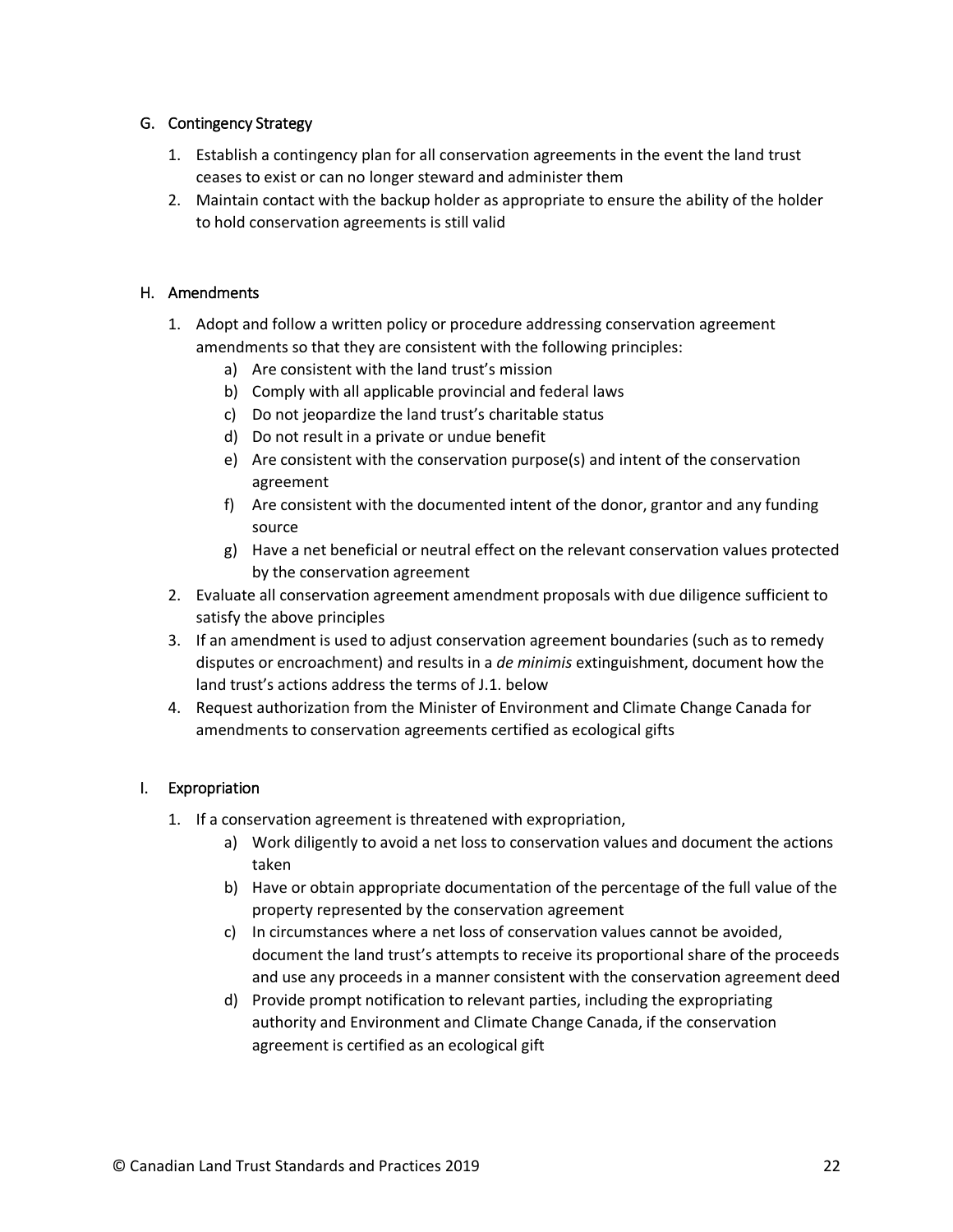#### J. Partial or Full Extinguishment

- 1. In the rare case that it is necessary to extinguish a conservation agreement, in whole or in part,
	- a) Follow the terms of the conservation agreement with respect to taking appropriate action, and obtain provincial authorization when required by law
	- b) Ensure there is no undue benefit
	- c) Take steps to avoid or to mitigate harm to conservation values and/or use any proceeds in a manner consistent with the conservation agreement deed
	- d) Consider the land trust's actions in the context of its reputation and the impact on the land conservation community at large
	- e) Provide prompt notification relevant parties, including donors and funders involved in the land transaction
	- f) Request prior authorization from Environment and Climate Change Canada if the conservation agreement is certified as an ecological gift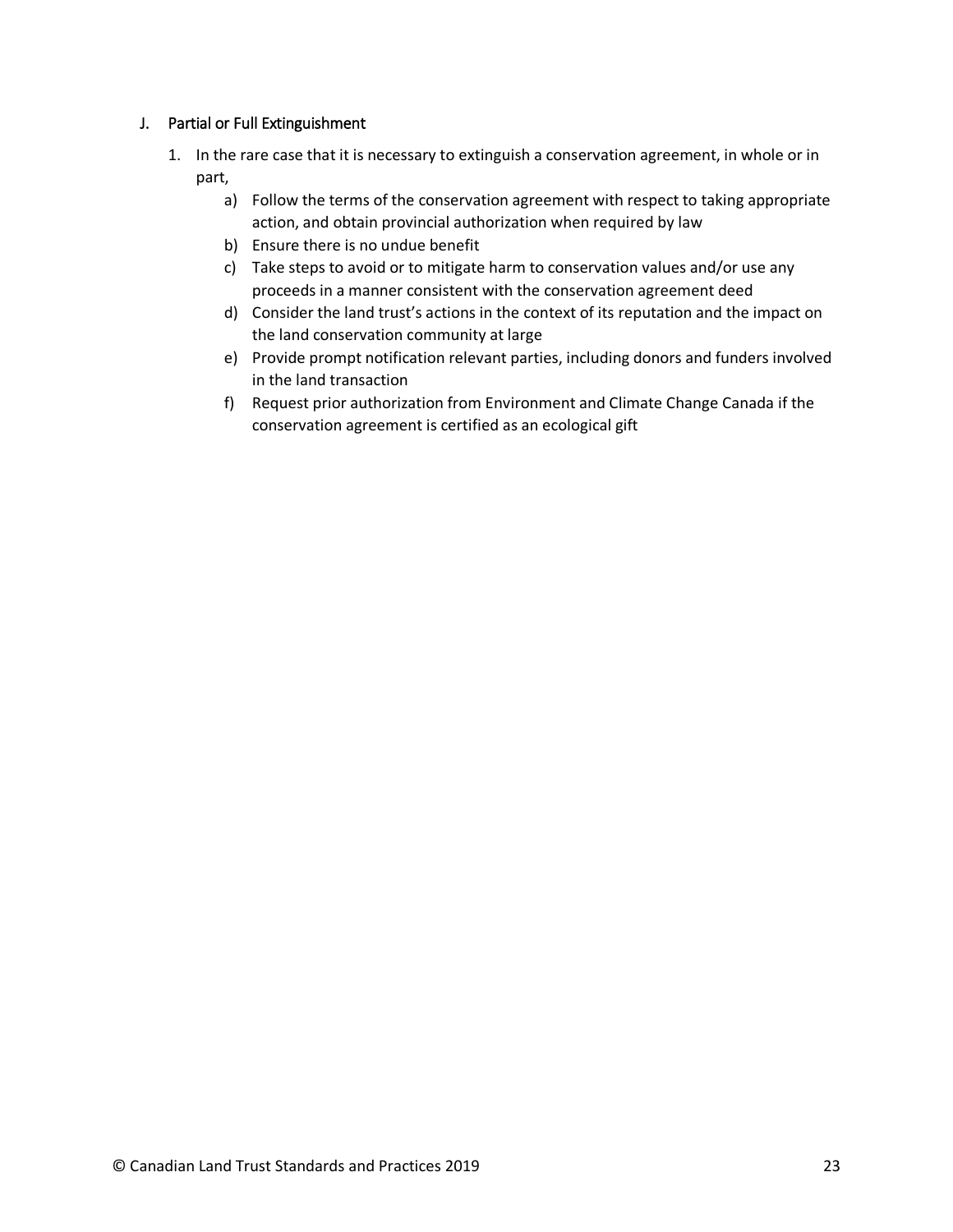### <span id="page-24-1"></span><span id="page-24-0"></span>Land Stewardship

Land trusts have a program of responsible stewardship for lands held for conservation purposes.

#### **PRACTICES**

#### A. Funding Land Stewardship

- 1. Determine the immediate financial and management implications of each conservation property acquisition or contractual stewardship commitment and estimate the long-term implications
- 2. Anticipate and track costs associated with long-term land management, stewardship and enforcement of conservation properties

#### B. Land Management and Stewardship

- 1. Develop a written land management plan for each conservation property within 12 months after acquiring the land to:
	- a) Identify the property's conservation values, including any significant cultural, Indigenous, historical and natural features, and identify threats to those features
	- b) Identify the overall management goals for the property
	- c) Identify activities and timeline to achieve the goals and to reduce any risks or threats to the conservation values
	- d) Specify the uses that are appropriate for the property, in keeping with the property's conservation values, any restrictions and donor or funder requirements
- 2. Manage each conservation property in accordance with its management plan, and review and update the plan periodically
- 3. Perform administrative duties (such as paying insurance, filing required forms, keeping records) in a timely and responsible manner
- 4. Maintain the property in a manner that retains the land trust's public credibility, manages community expectations and minimizes risk consistent with the land trust's mission

#### C. Inspecting Land Trust Properties

- 1. Determine the boundaries of land trust properties and physically mark them to the extent possible or necessary
- 2. Inspect properties at least once per calendar year for potential management problems and promptly document the outcomes of the inspection
- 3. Address management problems, including encroachments, trespass and other ownership challenges, in an appropriate and timely manner and document the actions taken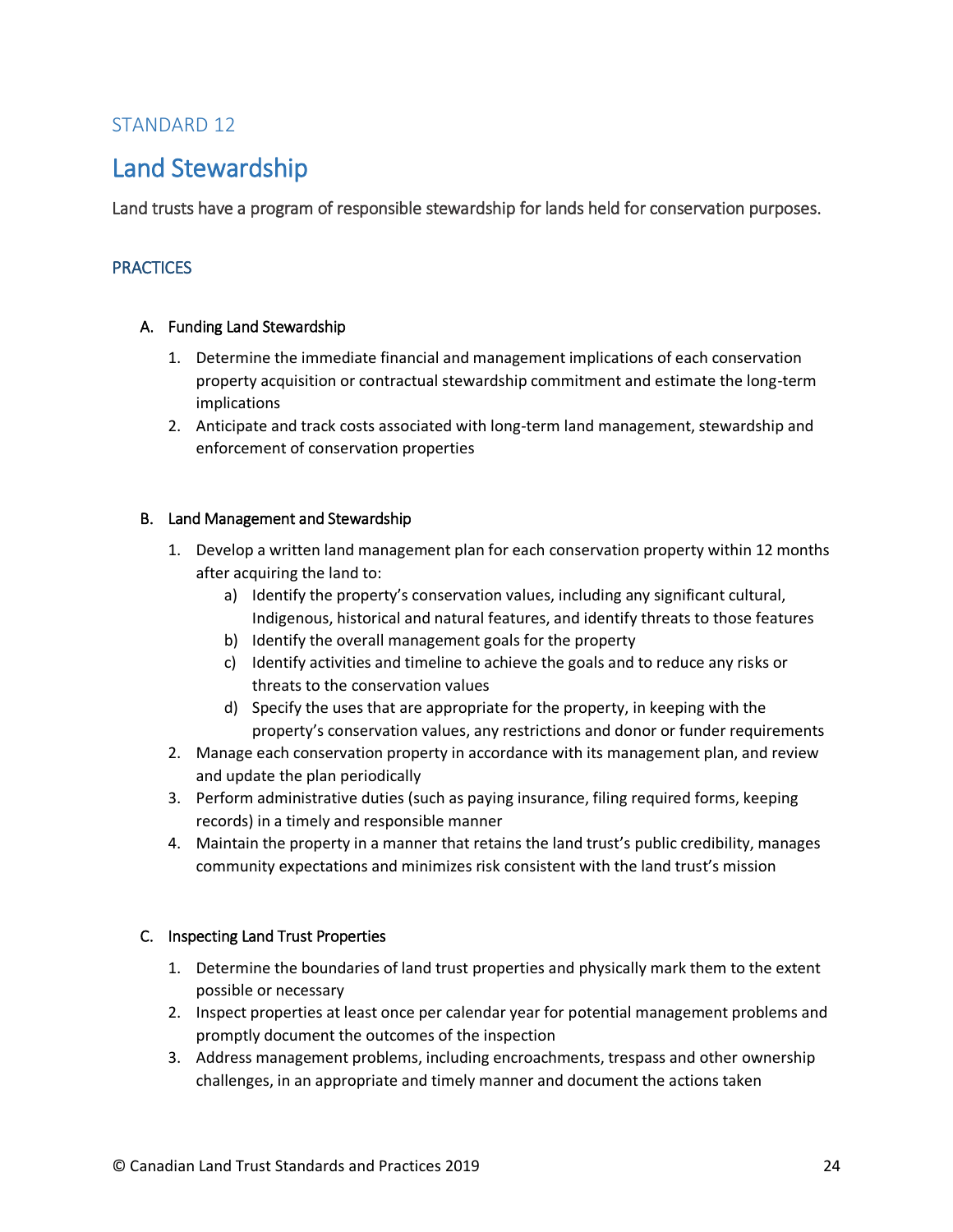a) For lands that have been certified as an ecological gift, report detected changes or impacts to the natural features of the property to Environment and Climate Change Canada

#### D. Contingency Strategy

1. Establish a contingency plan for conservation lands in the event the land trust ceases to exist or can no longer own or manage them

#### E. Expropriation

- 1. If a conservation property is threatened with expropriation:
	- a) Work diligently to avoid a net loss to conservation values and document the actions taken
	- b) Provide prompt notification to relevant parties, including expropriating authority and Environment and Climate Change Canada, if the conservation agreement is certified as an ecological gift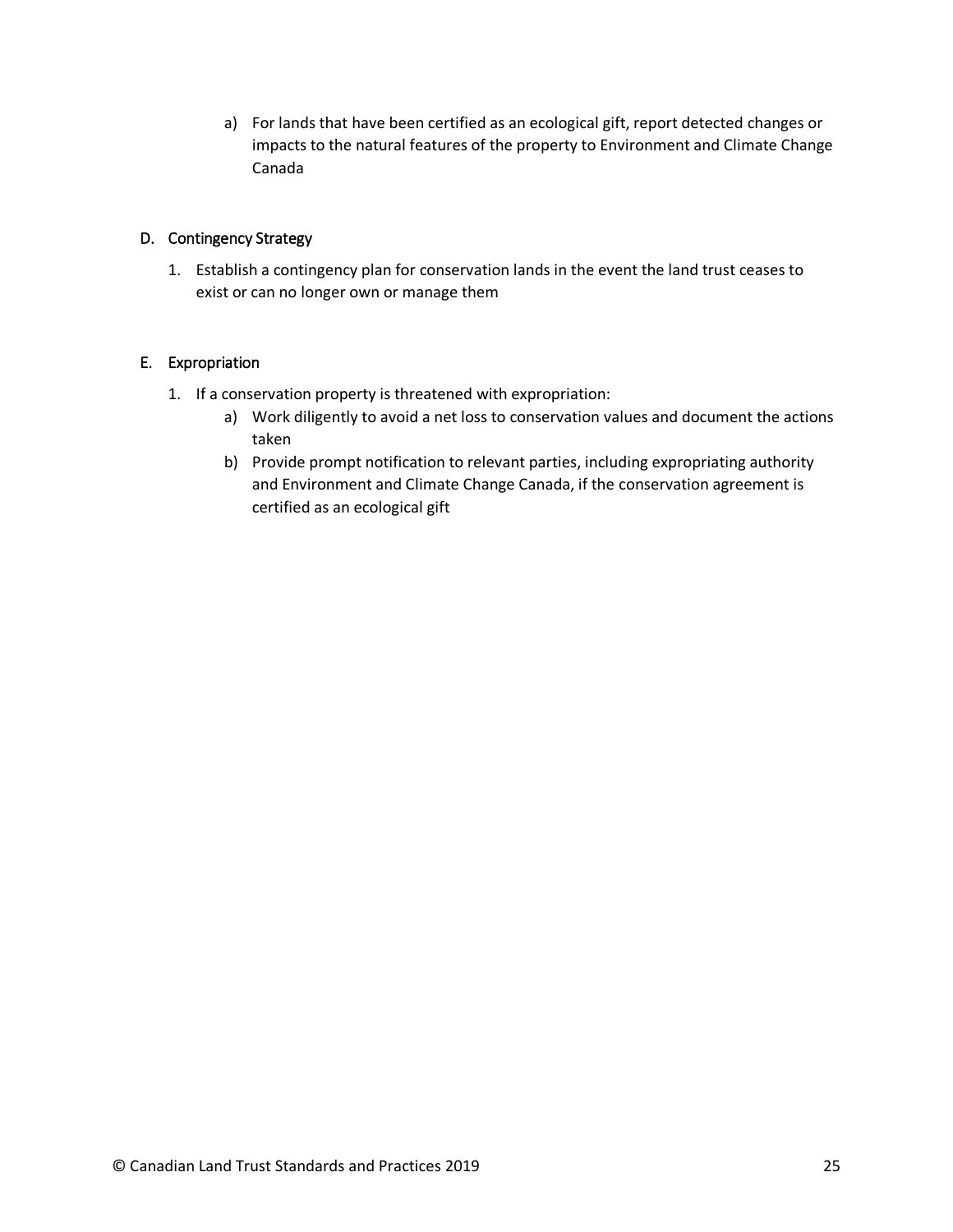### <span id="page-26-0"></span>**GLOSSARY**

**Board:** The governing entity that manages the business of the land trust. The term 'board members' is used interchangeably to refer to the administrators, governors, directors or trustees that compose the board.

**Capacity**: The ability to perform all the actions required to acquire and manage conservation land and manage other programs by having adequate human and financial resources and organizational systems in place.

**Conflict of interest**: A conflict of interest arises when an employee, director, officer, manager or other "insider," is in a position, or perceived to be in a position, to be able to benefit personally (or to create a benefit to a family member or other organization with which he or she is associated) from a decision he or she could make or influence.

**Conservation agreement**: A legally binding agreement voluntarily entered into between a landowner and a land trust to restrict the use of subject real property to protect the conservation values of the property, and may include a servitude for the use and benefit of dominant land, a covenant or an easement.

**Conservation values**: The key values on a site that are the focus of protection efforts. Important conservation values are determined during property evaluation and project planning.

**Enabling legislation:** The collection of federal or provincial rules imposed by authority that gives appropriate officials the authority to implement or enforce the law.

**GAAP**: The Chartered Professional Accountants of Canada (CPA) issues Generally Accepted Accounting Principles (GAAP). CPA Canada Handbook: Standard and Guidance Collection provides standards for financial statements for Not-for-Profit Organizations.

**Independent board member**: Independent board member means an individual serving on a board who does not have a material or pecuniary relationship with the company or related persons.

**Independent appraisal**: An independent appraisal prepared in compliance with the Canadian Uniform Standards of Professional Appraisal Practice by a qualified appraiser who has verifiable conservation agreement or conservation real estate experience.

**Insiders**: Board and staff members, substantial contributors, parties related to the above within the meaning of the *Income Tax Act* (Canada), those who have an ability to influence decisions of the organization and those with access to information not available to the general public.

**Land**: Conservation properties held in fee simple ownership and any interest or right, including subsurface, surface, air, mineral, water and development rights and any other interests or rights in real property. Conservation agreements are excluded from this definition and are treated separately.

**Land trust**: A not-for-profit conservation organization that, as all or part of its mission, actively works to conserve land by acquiring land or conservation agreements (or assisting with their acquisition) and/or stewarding/managing land or conservation agreements. May include other types of conservation organizations, including federal, provincial or municipal entities.